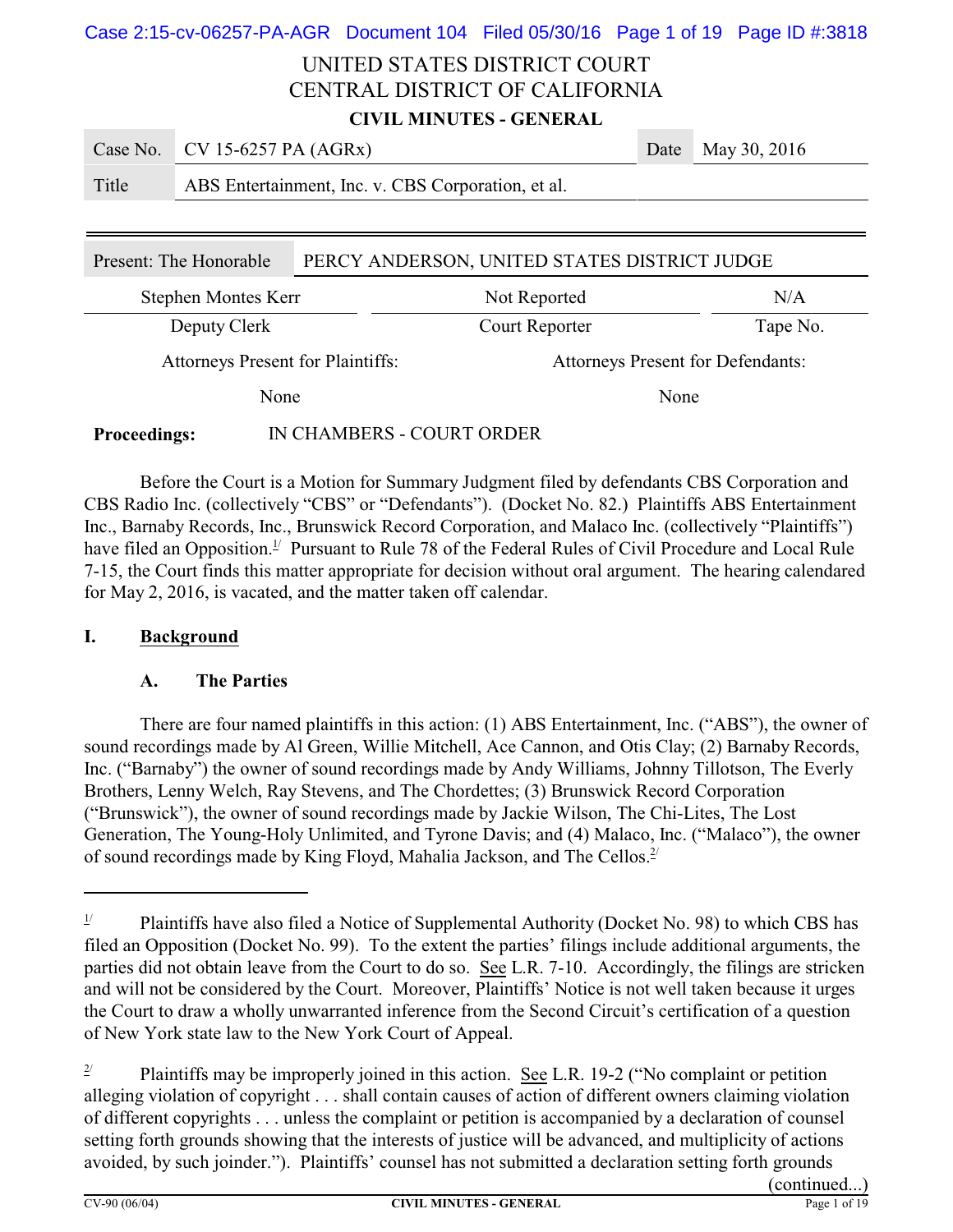# UNITED STATES DISTRICT COURT CENTRAL DISTRICT OF CALIFORNIA **CIVIL MINUTES - GENERAL** Case 2:15-cv-06257-PA-AGR Document 104 Filed 05/30/16 Page 2 of 19 Page ID #:3819

|       | Case No. CV 15-6257 PA $(AGRx)$                    | Date May 30, 2016 |
|-------|----------------------------------------------------|-------------------|
| Title | ABS Entertainment, Inc. v. CBS Corporation, et al. |                   |

Plaintiffs own sound recordings of musical performances which were initially fixed prior to February 15, 1972 ("pre-1972 Sound Recordings"). (Declaration of Don Wilson in Support of Plaintiffs' Opposition ("Wilson Decl."), ¶ 2; Declaration of Lawrence Kartiganer in Support of Plaintiffs' Opposition ("Kartiganer Decl."), ¶ 2; Declaration of Paul Tarnopol in Support of Plaintiffs' Opposition ("Tarnopol Decl."), ¶ 2; Declaration of Thomas J. Couch Sr. in Support of Plaintiffs' Opposition ("Couch Decl."),  $\P$  2.)<sup>3/</sup> For decades, Plaintiffs have been engaged in the business of distributing, selling and licensing the reproduction, distribution, and performance of sound recordings for use in albums, CDs, audiovisual works, and for streaming and downloading over the Internet. (Wilson Decl. ¶ 5; Kartiganer Decl. ¶ 5; Tarnopol Decl. ¶ 5; Couch Decl. ¶ 5.)

Plaintiffs' pre-1972 Sound Recordings were originally recorded in an analog format because the digital format did not exist at the time. (Wilson Decl. ¶ 3; Kartiganer Decl. ¶ 3; Tarnopol Decl. ¶ 3; Couch Decl. ¶ 3.) Over the years, as the prevailing format for music storage changed, Plaintiffs had their pre-1972 Sound Recordings mastered, and sometimes remastered, into the newest formats. (Wilson Decl. ¶¶ 3-4; Kartiganer Decl. ¶¶ 3-4; Tarnopol Decl. ¶¶ 3-4; Couch Decl. ¶¶ 3-4.) Additionally, Plaintiffs entered into license agreements which allowed for the reproduction, remastering, and new distribution of Plaintiffs' works, including as part of compilation albums with other sound recordings. (Wilson Decl.  $\P$  6; Kartiganer Decl.  $\P$  6; Tarnopol Decl.  $\P$  6; Couch Decl.  $\P$  6.)<sup> $\angle$ </sup>

Defendant CBS delivers music content through terrestrial broadcast radio, as well as through digital transmissions streamed over the internet and through mobile applications. ( FAC ¶ 2.) At issue in this case is whether CBS infringed Plaintiffs' state law copyrights by publicly performing, either through terrestrial radio broadcasts or digital internet streams, any of Plaintiffs' pre-1972 Sound Recordings.

### **B. Statutory Scheme**

Because of its relevance to the dispute before the Court, the Court will briefly summarize the history leading to the filing of this motion for summary judgment. Federal copyright law differentiates between songs (the musical composition of actual notes and lyrics) and sound recordings (the result of

 $2^{\prime}$ (...continued)

which would justify joinder. Although the Court does not reach the joinder issue, nothing in this order shall be construed as suggesting that Plaintiffs have been properly joined in this action.

 $3/$  Don Wilson, is the Vice President and General Manager of ABS, and has been employed by ABS, or its predecessors in interest, since 1994. (Wilson Decl. ¶ 1.) Lawrence Kartiganer is an attorney for Barnaby, and has represented them in legal and business affairs since 1969. (Kartiganer Decl. ¶ 1.) Paul Tarnopol is the president and co-owner of Brunswick. (Tarnopol Decl. ¶ 1.) Thomas J. Couch Sr. is the Chairman of Malaco. (Couch Decl. ¶ 1.)

 $\frac{4}{1}$  Although CBS has filed an evidentiary objection to portions of paragraph 6 of each of these declarations, the Court has not relied on any of the disputed statements.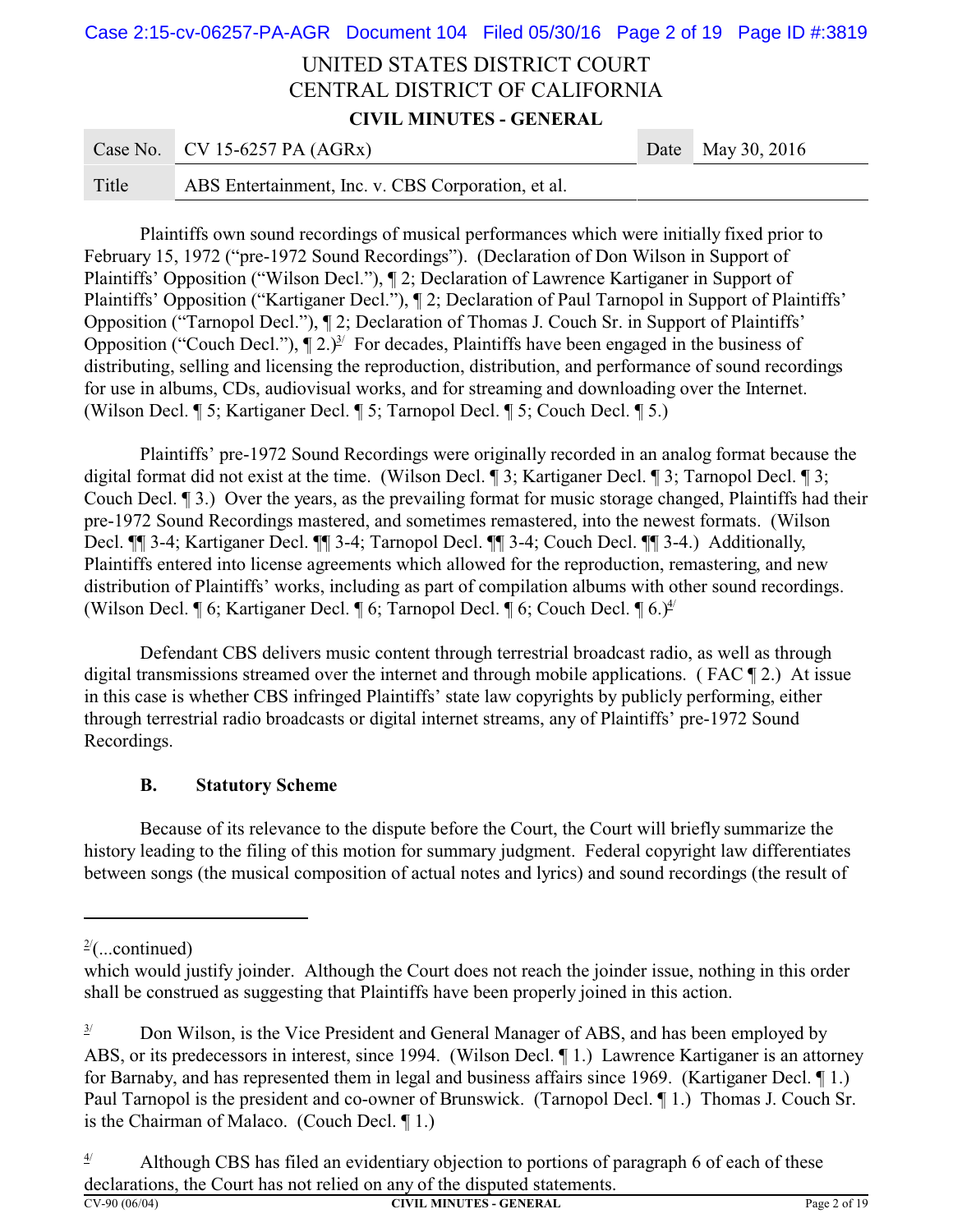# UNITED STATES DISTRICT COURT CENTRAL DISTRICT OF CALIFORNIA **CIVIL MINUTES - GENERAL**  $\frac{Case No}{CVA}$  CV 15-6257 PA (AGRy) Date May 30, 2016 Case 2:15-cv-06257-PA-AGR Document 104 Filed 05/30/16 Page 3 of 19 Page ID #:3820

|       | Case I to: $C \vee D \vee D$                       | $Daw = may \, y_0, 2010$ |
|-------|----------------------------------------------------|--------------------------|
| Title | ABS Entertainment, Inc. v. CBS Corporation, et al. |                          |

fixation of a specific performance of a song). See 17 U.S.C. §§ 101, 102. While songs have a long history of federal copyright protection, sound recordings only became eligible for federal copyright protection in 1971, when Congress amended the scope of the Copyright Act to cover sound recordings fixed after February 15, 1972. Sound Recording Act of 1971, Pub. L. No. 92-140, 85 Stat. 391. In doing so, Congress expressly reserved protection of sound recordings fixed prior to that date to each individual state. 17 U.S.C. § 301(c).

Federal law comprehensively governs the circumstances in which broadcasters are obligated to pay for the public performance of a post-1972 sound recording. See 17 U.S.C. § 114. Terrestrial broadcasters need not pay any fees for broadcasting post-1972 sound recordings, while non-interactive digital transmitters are statutorily granted a compulsory license which requires the transmitter to make payments to SoundExchange, an entity which collects and distributes royalties collected from such licenses. Id.

In contrast to the comprehensive federal system governing post-1972 sound recordings, the relevant California statutory provision governing pre-1972 sound recordings simply provides:

> The author of an original work of authorship consisting of a sound recording initially fixed prior to February 15, 1972, has an exclusive ownership therein until February 15, 2047, as against all persons except one who independently makes or duplicates another sound recording that does not directly or indirectly recapture the actual sounds fixed in such prior recording, but consists entirely of an independent fixation of other sounds, even though such sounds imitate or simulate the sounds contained in the prior sound recording.

Cal. Civ. Code § 980(a)(2).

In two recent cases – Flo & Eddie Inc. v. Sirius XM Radio Inc., Case No. 13-5693 PSG and Flo & Eddie Inc. v. Pandora Media, Inc., Case No. 14-7648 PSG – the district court interpreted § 980(a)(2) as including an exclusive public performance right for pre-1972 sound recordings. As a result of these holdings, broadcasters publicly performing a pre-1972 sound recording infringe the rights holder's state law copyright and are therefore liable for damages. This interpretation of § 980(a)(2) is currently on appeal before the Ninth Circuit in Flo & Eddie Inc. v. Pandora Media, Inc., Case No. 15-55287.

## **C. Procedural History**

On August 17, 2015, ABS filed a putative class action against CBS, alleging that CBS was publicly performing ABS's pre-1972 sound recordings in violation of California state law. A First Amended Complaint ("FAC") was filed on October 29, 2015, adding Barnaby, Brunswick, and Malaco as named plaintiffs. Plaintiffs' FAC alleges claims for: (1) violations of California Civil Code §980(a)(2); (2) misappropriation; (3) violation of California Business & Professions Code § 17200; and (4) conversion.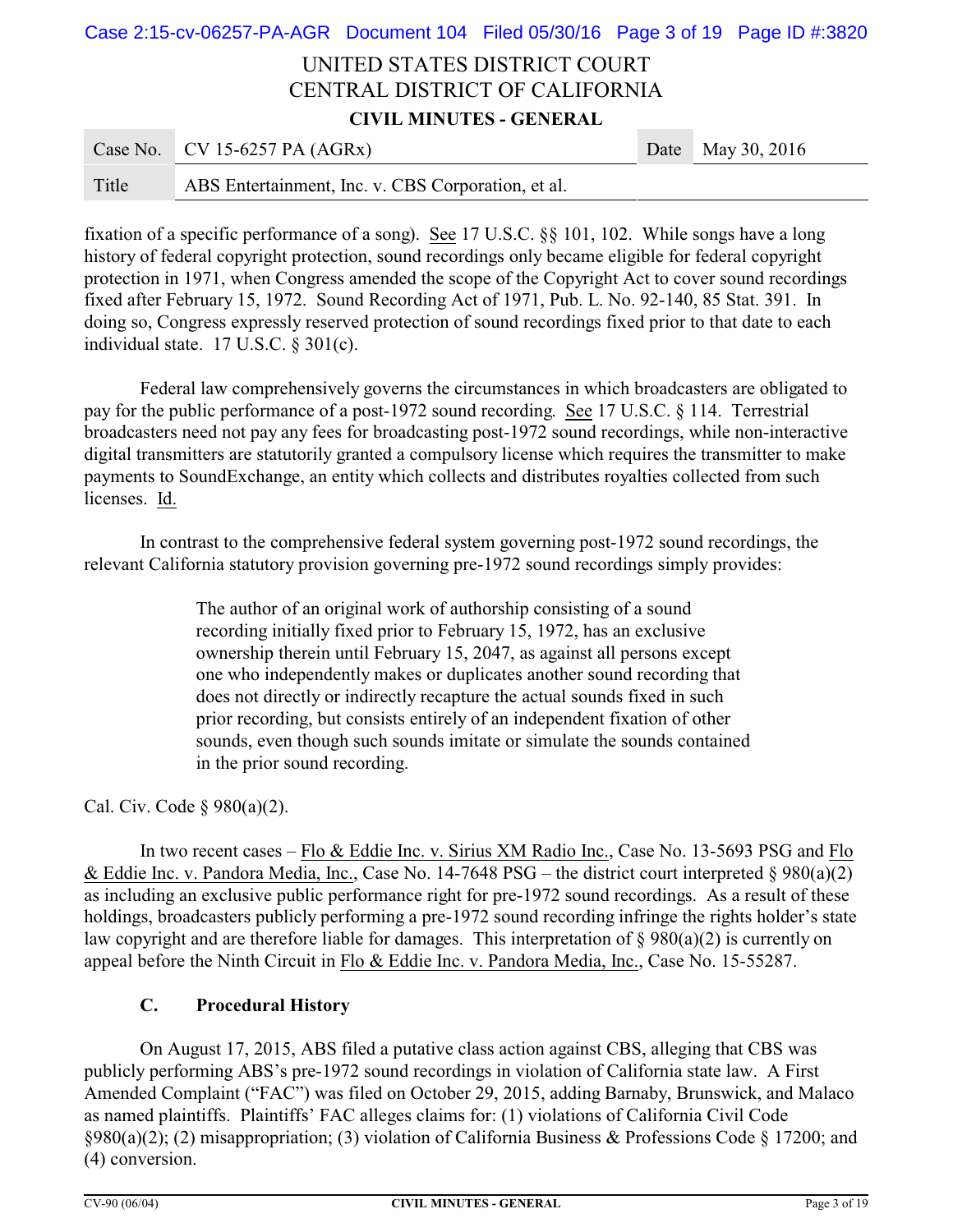# UNITED STATES DISTRICT COURT CENTRAL DISTRICT OF CALIFORNIA **CIVIL MINUTES - GENERAL** Case 2:15-cv-06257-PA-AGR Document 104 Filed 05/30/16 Page 4 of 19 Page ID #:3821

|       | Case No. CV 15-6257 PA $(AGRx)$                    | Date May 30, 2016 |
|-------|----------------------------------------------------|-------------------|
| Title | ABS Entertainment, Inc. v. CBS Corporation, et al. |                   |

On December 14, 2015, the Court held a scheduling conference where CBS's counsel informed the Court of a potentially case-dispositive threshold issue which avoided resolution of the issues presented in Sirius and Pandora. The Court issued an Order requiring the parties to brief a summary judgment motion based on CBS's assertion that it "only broadcast digitally re-mastered or re-issued recordings which were created after February 15, 1972; and that their broadcast of such works is governed by federal copyright law rather than California state law." (Docket No. 68.) The parties were specifically instructed to "not address whether California copyright law protects an exclusive right to public performance of pre-1972 sound recordings." (Id.)

Accordingly, CBS now moves for summary judgment, contending that it has only publicly performed post-1972 remastered versions of Plaintiffs' works which are governed by federal copyright law.

### **II. Legal Standard**

Summary judgment is proper where "the movant shows that there is no genuine dispute as to any material fact and the movant is entitled to judgment as a matter of law." Fed. R. Civ. P. 56(a). The moving party has the burden of demonstrating the absence of a genuine issue of material fact for trial. Anderson v. Liberty Lobby, Inc., 477 U.S. 242, 256, 106 S. Ct. 2505, 2514, 91 L. Ed. 2d 202 (1986). "[T]he burden on the moving party may be discharged by 'showing' – that is, pointing out to the district court – that there is an absence of evidence to support the nonmoving party's case." Celotex Corp. v. Catrett, 477 U.S. 317, 325, 106 S. Ct. 2548, 2554, 91 L. Ed. 2d 265 (1986); see also Musick v. Burke, 913 F.2d 1390, 1394 (9th Cir. 1990). The moving party must affirmatively show the absence of such evidence in the record, either by deposition testimony, the inadequacy of documentary evidence, or by any other form of admissible evidence. See Celotex, 477 U.S. at 322. The moving party has no burden to negate or disprove matters on which the opponent will have the burden of proof at trial. See id. at 325.

As required on a motion for summary judgment, the facts are construed "in the light most favorable to the party opposing the motion." Matsushita Elec. Indus. Co. v. Zenith Radio Corp., 475 U.S. 574, 587, 106 S. Ct. 1348, 1356, 89 L. Ed. 2d 538 (1986). However, the nonmoving party's allegation that factual disputes persist between the parties will not automatically defeat an otherwise properly supported motion for summary judgment. See Fed. R. Civ. P. 56(c). A "mere 'scintilla' of evidence will be insufficient to defeat a properly supported motion for summary judgment; instead, the nonmoving party must introduce some 'significant probative evidence tending to support the complaint.'" Fazio v. City & County of San Francisco, 125 F.3d 1328, 1331 (9th Cir. 1997) (quoting Anderson, 477 U.S. at 249, 252). Otherwise, summary judgment shall be entered.

### **III. Discussion**

The question presented by this Motion asks whether a sound engineer's remastering of a pre-1972 sound recording – through subjectively and artistically altering the work's timbre, spatial imagery, sound balance, and loudness range, but otherwise leaving the work unedited – is entitled to federal copyright protection. Based on the record in this matter, the Court concludes that this question must be **CV-90 (06/04) CIVIL MINUTES - GENERAL** Page 4 of 19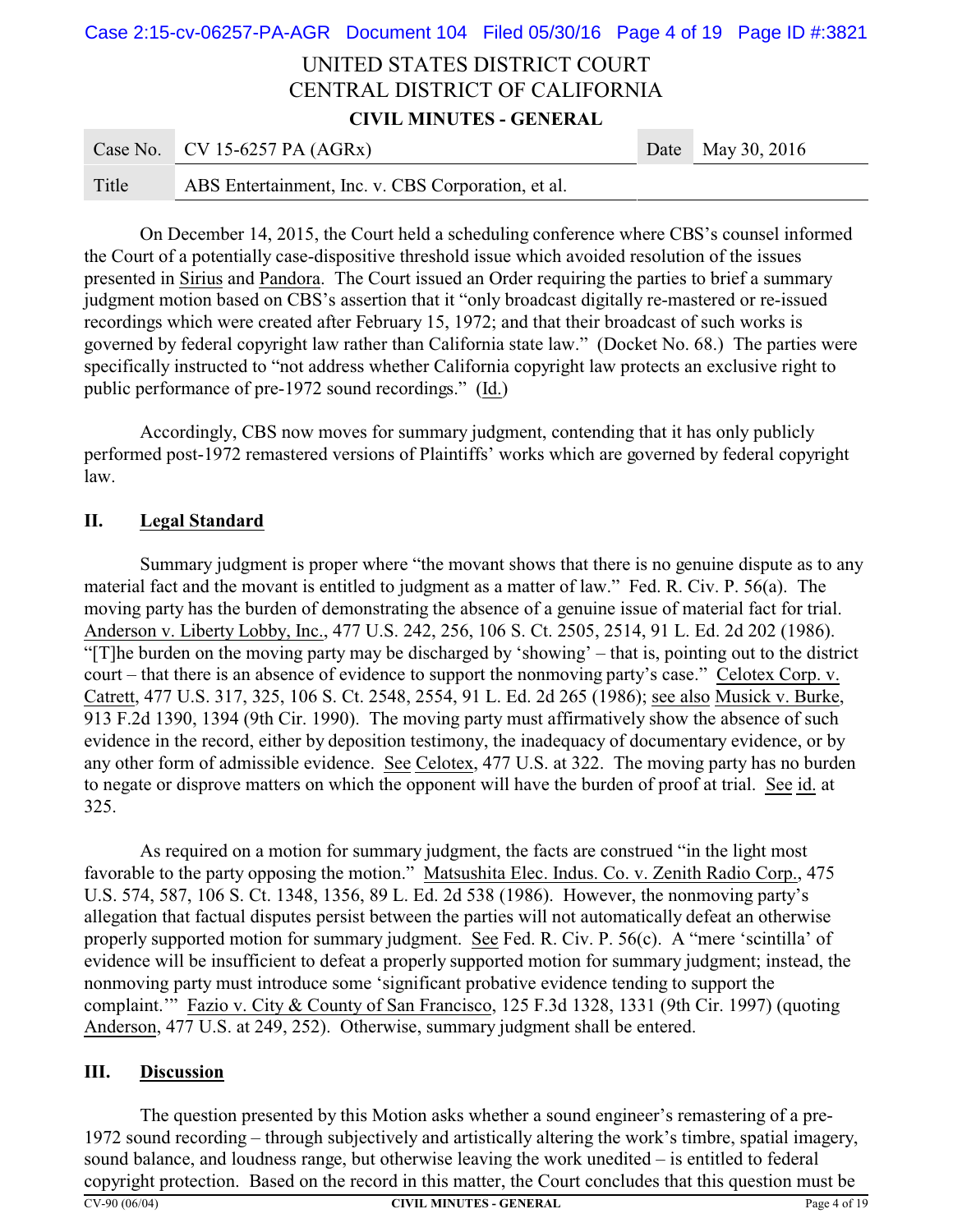# UNITED STATES DISTRICT COURT CENTRAL DISTRICT OF CALIFORNIA Case 2:15-cv-06257-PA-AGR Document 104 Filed 05/30/16 Page 5 of 19 Page ID #:3822

**CIVIL MINUTES - GENERAL**

|       | Case No. CV 15-6257 PA $(AGRx)$                    | Date May 30, 2016 |
|-------|----------------------------------------------------|-------------------|
| Title | ABS Entertainment, Inc. v. CBS Corporation, et al. |                   |

answered in the affirmative. The Court finds that Plaintiffs have not introduced sufficient evidence – and have thus failed to create a genuine dispute of material fact – that CBS has publicly performed 126 of Plaintiffs' works. Accordingly, CBS is entitled to summary judgment.

## **A. CBS Performed Remastered Versions of Plaintiffs' Pre-1972 Sound Recordings Which Were Sufficiently Original to Qualify as Federally Copyrightable Derivative Works**

The parties generally agree that the United States Copyright Office's Circular No. 56, Copyright Registration for Sound Recordings ("Circular 56") provides useful guidance on the issue before the Court.<sup>5/</sup> Circular 56 states:

> A derivative sound recording is one that incorporates some preexisting sounds that were previously registered or published, or sounds that were fixed, before February 15, 1972. The preexisting recorded sounds must have been rearranged, remixed, or otherwise altered in sequence or character, or there must be some additional new sounds. Further, the new or revised sounds must contain at least a minimum amount of original sound recording authorship. This new authorship is the basis for the copyright claim. . . . Examples of derivative sound recordings that generally can be registered include the following:

- a remix from multitrack sources
- a remastering that involves multiple kinds of creative authorship, such as adjustments of equalization, sound editing, and channel assignment

Mechanical changes or processes applied to a sound recording, such as a change in format, declicking, and noise reduction, generally do not represent enough original authorship to be registered.

(Declaration of Andrew Strabone in Support of Defendants' Motion ("Strabone Decl."), Ex. 4 at 3-4).<sup>6/</sup>

The terms 'equalization,' 'reverberation,' 'reprocessing,' and

 $\frac{5}{10}$  Although Circulars "do not have the force of statute," they are a "fair summary of the law." Kitchens of Sara Lee, Inc. v. Nifty Foods Corp., 266 F.2d 541, 544 (2d Cir. 1959). Moreover, The Ninth Circuit has relied on Circulars in other copyright disputes. See, e.g., In re World Auxiliary Power Co., 303 F.3d 1120, 1131 n.73 (9th Cir. 2002); Syntek Semiconductor Co. v. Microchip Tech. Inc., 307 F.3d 775, 779 (9th Cir. 2002).

 $\frac{6}{1}$  The United States Copyright Office also publishes a Compendium, which contains a helpful characterization of what is required for a derivative sound recording to be copyrightable: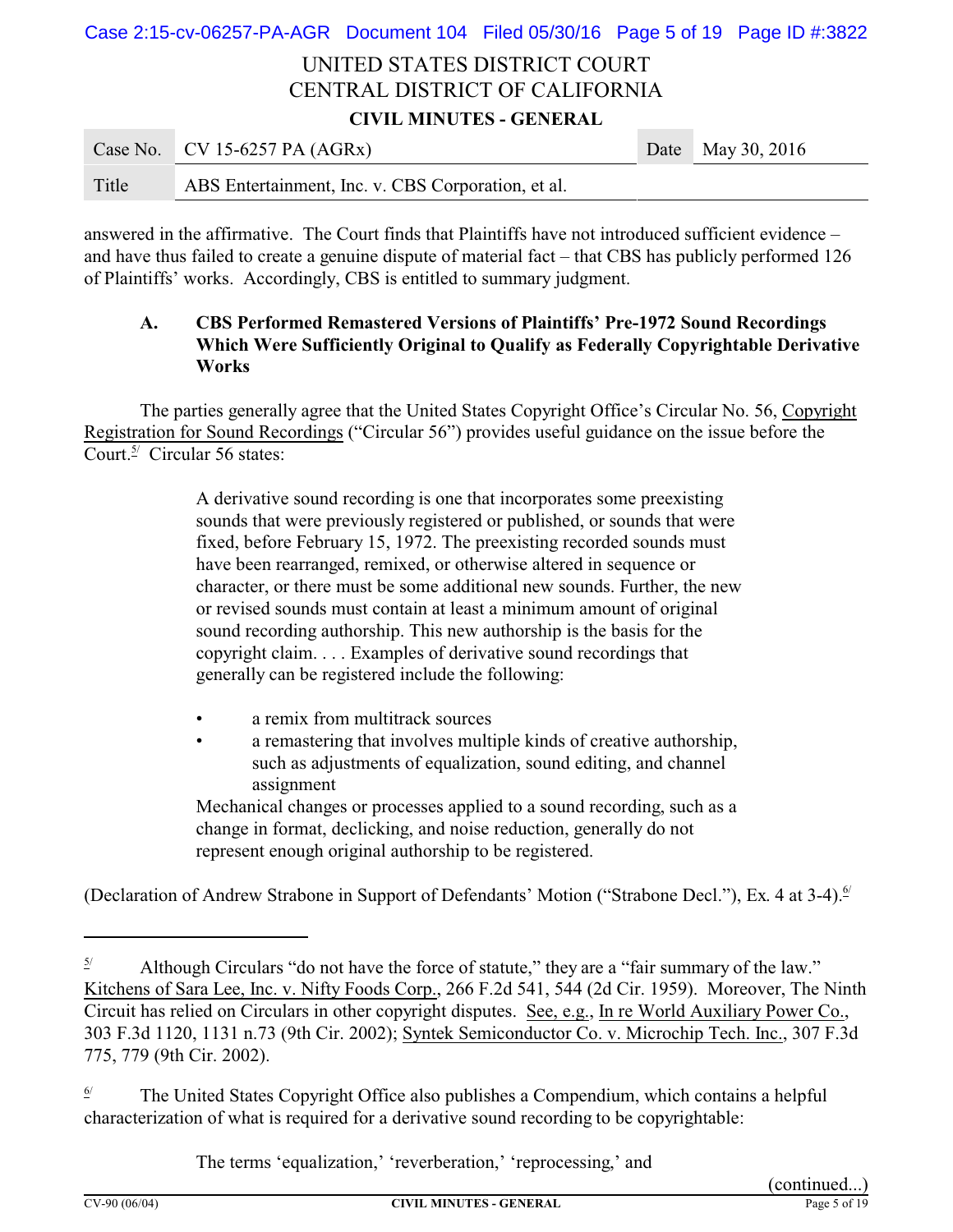# UNITED STATES DISTRICT COURT CENTRAL DISTRICT OF CALIFORNIA **CIVIL MINUTES - GENERAL**  $C_{\text{QCA}}$  N<sub>o.</sub>  $C_{\text{V1}}$  15-6257 PA (ACP<sub>x</sub>) Date Date May 30, 2016 Case 2:15-cv-06257-PA-AGR Document 104 Filed 05/30/16 Page 6 of 19 Page ID #:3823

|       | Case NO. CV 19-029/ $FA$ (AONA)                    | Dale May $30, 2010$ |
|-------|----------------------------------------------------|---------------------|
| Title | ABS Entertainment, Inc. v. CBS Corporation, et al. |                     |

The parties disagree, however, as to the proper interpretation of Circular 56. Plaintiffs stress that to rise to the level of copyrightability, the Circular requires a work's sound to be "rearranged," "remixed," and contain "a minimum amount of original sound recording authorship." (Id.) Absent such changes, Plaintiffs assert that any alterations would simply be "mechanical," precluding a finding that the resulting derivative work is copyrightable. On the other hand, CBS asserts that the Circular recognizes that a derivative sound recording need only be "otherwise altered in . . . character" and can be based on "adjustments of equalization, sound editing, and channel assignment." (Id.)

To resolve this dispute, the Court relies on bedrock principles of copyright law. "The sine qua non of copyright is originality." Feist Publications, Inc. v. Rural Tel. Serv. Co., 499 U.S. 340, 345, 111 S. Ct. 1282, 1287, 113 L. Ed. 2d 358 (1991). The degree of creativity need only be "minimal" or "extremely low; even a slight amount will suffice." Id. The requisite originality does not increase when the new copyrightable work is derivative of a pre-existing work. See Schrock v. Learning Curve Int'l, Inc., 586 F.3d 513, 521 (7th Cir. 2009) (holding that "the originality requirement for derivative works is not more demanding than the originality requirement for other works"). However, "the variation from the original must be sufficient to render the derivative work distinguishable from its prior work in a[] meaningful manner. Mass. Museum of Contemporary Art Found., Inc. v. Buchel, 593 F.3d 38, 65  $(1<sup>st</sup> Cir. 2010)$  (internal quotations omitted).

To ascertain "whether a derivative work meets copyright law's fundamental requirement of originality," the Ninth Circuit requires a showing that: "(1) the original aspects of a derivative work must be more than trivial and (2) the original aspects of a derivative work must reflect the degree to which it relies on preexisting material and must not in any way affect the scope of any copyright protection in that preexisting material." U.S. Auto Parts Network, Inc. v. Parts Geek, LLC, 692 F.3d 1009, 1016 (9th Cir.

 $\frac{6}{2}$ (...continued)

're-engineering' refer to contributions that may involve sufficient creative authorship, or may be either mechanical in nature or too minimal to be copyrightable. If the applicant uses one or more of these terms on the application as the sole basis for the claim, the registration specialist will request a more detailed explanation or clarification. Similarly, the term 'remastering' may refer to authorship that is mechanical or too minimal to be copyrightable. . . . If the applicant simply states 'remastering,' 'remixing,' or 'editing' on the application, the registration specialist may request a detailed explanation of the authorship involved and will request that any registrable authorship be described with appropriate copyrightable terms.

U.S. Copyright Office, Compendium of U.S. Copyright Office Practices § 803.9(F)(3) (3d ed. 2014). The Compendium is entitled to Skidmore deference. Media.net Advert. FZ LLC v. NetSeer, Inc., F. Supp. 3d \_\_\_, No. 14-CV-03883-EMC, 2016 WL 141707, at \*5 (N.D. Cal. Jan. 12, 2016).

**CV-90 (06/04) CIVIL MINUTES - GENERAL** Page 6 of 19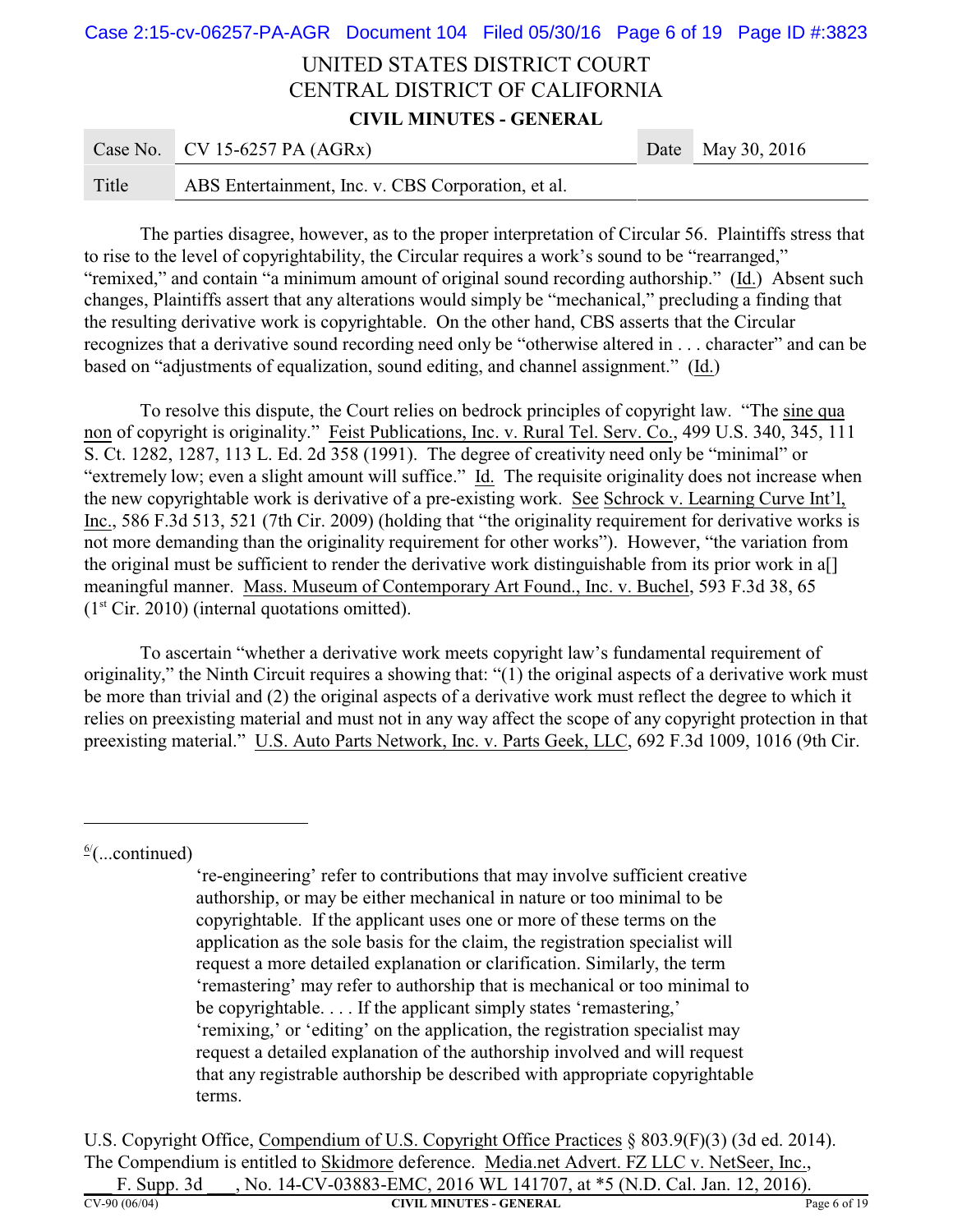# UNITED STATES DISTRICT COURT CENTRAL DISTRICT OF CALIFORNIA **CIVIL MINUTES - GENERAL** Case No. CV 15-6257 PA (AGRx) Date May 30, 2016 Case 2:15-cv-06257-PA-AGR Document 104 Filed 05/30/16 Page 7 of 19 Page ID #:3824

2012).<sup> $\frac{\pi}{2}$ </sup> "In some cases, the editing of a previously recorded work may in itself involve such originality as to command copyright, as where it involves such acts as equalizing, changing the highs and lows, providing more bass and treble, adding echo, or abridging by making discretionary and not obvious internal cuts." Pryor v. Jean, No. CV 13-02867 DDP (AJWx), 2014 WL 5023088 at \*4 (C.D. Cal. Oct. 8, 2014) (quoting 1 Melville B. Miller and David Nimmer, Nimmer on Copyright § 2.10[A][2][b]).

The Court will consider the parties' evidence of originality, or a lack thereof.

## **1. Evidence of Originality**

Title ABS Entertainment, Inc. v. CBS Corporation, et al.

CBS has submitted the declaration of William Inglot, a music engineer and producer who personally remastered some version of at least 46 of the sound recordings at issue in this case. (Declaration of William Inglot in Support of Defendants' Motion ("Inglot Decl."), ¶¶ 1, 31.) Mr. Inglot explains that the remastering process is guided by a sound engineer's "personal aesthetic," and that as a result two remastered works will sound noticeably different based on the engineer who is responsible for remastering the work. (Id. ¶¶ 13-14.) A good remaster does not involve the mere "'drag-and-drop' conversion of an analog recording to a new digital format." (Id. ¶ 29.) Whenever Mr. Inglot remastered a work, he made changes such as "adjust[ing] the bass, treble, midrange, and other frequencies on the equalizer to emphasize and deemphasize certain instruments and vocal sections." (Id. ¶ 33) He also made numerous equalization changes and "mastered the loudness profile of each track, to create a balanced, consistent profile across the entire album." (Id. ¶¶ 33-34) He claims that although he does not remember the work he did on the particular recordings at issue in this case, he "never made a simple mechanical transfer of the original master to the new master, with no alterations to the sound recording." (Id. ¶ 34.) Instead, Mr. Inglot "made significant and noticeable alterations and modifications to the acoustic properties of the recordings." (Id.)

CBS also submitted the declaration of Dr. Durand R. Begault, an acoustic engineer and research scientist specializing in forensic investigation of audio evidence. (Declaration of Durand R. Begault in Support of Defendants' Motion ("Begault Decl."),  $\P 1$ .)<sup>8</sup> Dr. Begault agrees that the remastering process involves subjectivity, originality, and ultimately produces works of art. (Id. ¶¶ 21-27.) Additionally, Dr. Begault explains that:

 $\frac{7}{4}$  Plaintiffs' briefing is largely focused on asserting that, for the works at issue in this case, the changes made during the remastering process were trivial. Plaintiffs do not articulate any concrete adverse results to the scope of copyright protection for their pre-1972 Sound Recordings which would result from an unfavorable disposition in this case. However, the possibility of any such harm is wholly within Plaintiffs' control because derivative sound recordings can only be prepared with Plaintiffs' authorization, and the terms of the authorizing contract or license can validly limit the ability of the licensee to create a derivative work. See Section III.B.3.

 $\frac{8}{1}$  Plaintiffs have neither filed any evidentiary objections to Dr. Begault's declaration nor moved to have it stricken.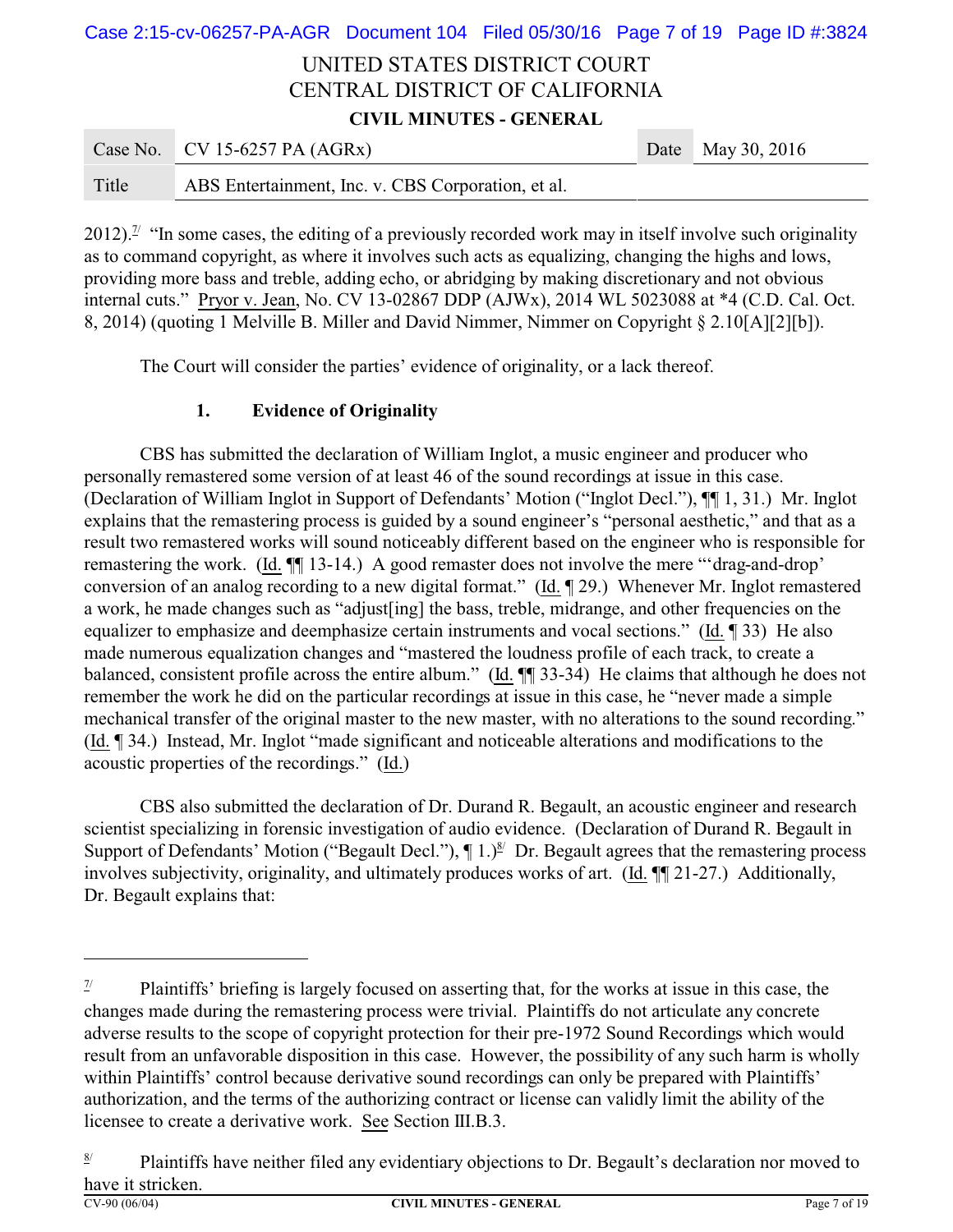# Case 2:15-cv-06257-PA-AGR Document 104 Filed 05/30/16 Page 8 of 19 Page ID #:3825

# UNITED STATES DISTRICT COURT CENTRAL DISTRICT OF CALIFORNIA **CIVIL MINUTES - GENERAL**

|       | Case No. CV 15-6257 PA $(AGRx)$                    | Date May 30, 2016 |
|-------|----------------------------------------------------|-------------------|
| Title | ABS Entertainment, Inc. v. CBS Corporation, et al. |                   |

Aesthetic decisions made by a mastering engineer are complex and interrelated, and have to do with the overall sound quality of a recording. This includes: (a) the alteration of the tone color (timbre) of the recording, (b) the spatial imagery of the sounds on a recording (i.e., where the listener believes the sounds are coming from in the stereo field), (c) the relative amplitudes (sound balance) of instruments, vocals, and effects, and (d) the overall amplitude level and range of the entire recording (loudness range).

. . .

Although it is not possible to quantify these aesthetic decisions explicitly, the result of such decisions can be determined in a scientific manner. It is possible to analyze mastered recordings in a comparative manner using signal analysis techniques to determine the objective results of these decisions. Mastering engineers use signal processing tools (in both hardware and software) to alter timbre, spatial imagery, balance, and loudness range to implement their decisions.

### $(\underline{Id.} \P\P 26, 28.)$

Dr. Begault forensically examined sound recordings related to 57 of Plaintiffs' Pre-1972 Sound Recordings. (Id. ¶ 14.) For each of these recordings, CBS not only had records reflecting that the works had been publicly performed, but it had also retained a digital copy of the exact sound recording which was actually broadcasted or streamed. (Id.) For many of the 57 works, CBS's servers contained multiple different sound files for a single musical composition. (Id.)

Dr. Begault compared four factors between Plaintiffs' Pre-1972 Sound Recordings and the version of those musical compositions which CBS had performed: timbre, spatial imagery, sound balance, and loudness range. (Id. ¶ 29.) Based on comparing these factors, Dr. Begault concluded that:

> [T]he sound recordings of each of the performances that plaintiffs claim to own are *not* the sound recordings that CBS used. That is the case for *all 57* of plaintiffs' claimed songs whose recordings I compared. In other words, *CBS did not use any version of the sound recordings that plaintiffs' claim to own*. Instead, CBS used different versions of those sound recordings. Based on the results of these tests, the versions that CBS has used are either: (1) "remastered" versions of the sound recordings plaintiffs claim to own; (2) remastered versions of previously-remastered, and thus different, versions of the sound recordings plaintiffs claim to own; or (3) a completely different performance than the sound recording plaintiffs claim to own.

### (Id. ¶ 16 (emphasis in original).)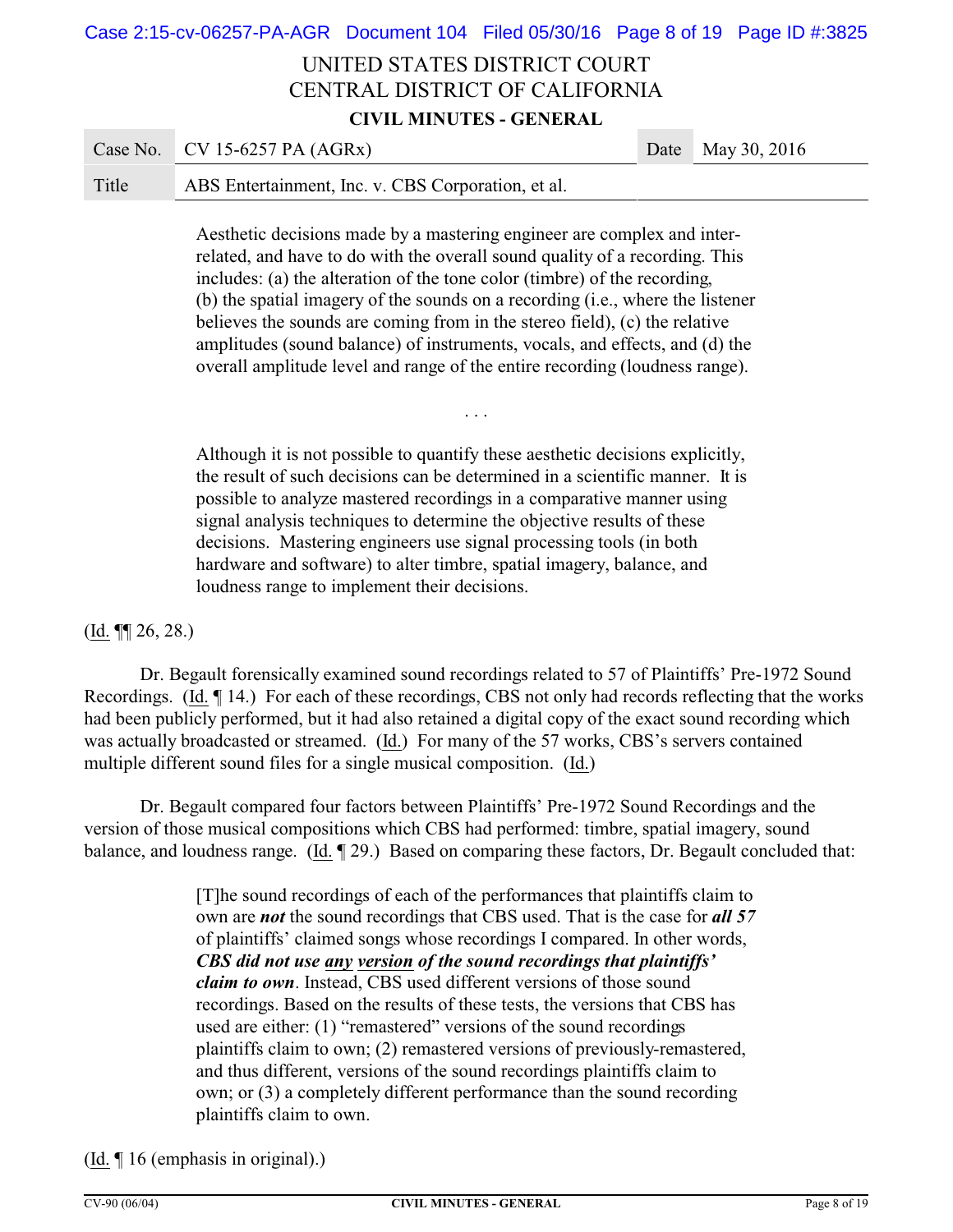# UNITED STATES DISTRICT COURT CENTRAL DISTRICT OF CALIFORNIA **CIVIL MINUTES - GENERAL** Case No. CV 15-6257 PA (AGRx) Date May 30, 2016 Case 2:15-cv-06257-PA-AGR Document 104 Filed 05/30/16 Page 9 of 19 Page ID #:3826

|  | Title | ABS Entertainment, Inc. v. CBS Corporation, et al. |
|--|-------|----------------------------------------------------|
|--|-------|----------------------------------------------------|

Moreover, the evidence of originality is not strictly limited to evidence introduced by CBS. Plaintiffs submitted the declaration of Paul Geluso, an expert in music technology who has worked as a recording engineer. (Declaration of Paul Geluso in Support of Plaintiffs' Opposition ("Geluso Decl."), ¶ 1.) Mr. Geluso agrees that the remastering process requires subjective choices, involving matters of taste, which alter perceptible aspects of a sound recording. (See id. ¶¶ 26-28.) Mr. Geluso also found that "Mr. Inglot provided a highly informative report regarding the role of the mastering engineer and the process a sound recording undergoes when re-mastering occurs. It is clear that many of the CBS Sound Files were not only re-mastered, but later underwent additional processing before being loaded onto CBS's servers." (Id. ¶ 19.) Additionally, in his deposition, Mr. Geluso stated not only that he agreed with Dr. Begault's findings that there were differences in equalizations, spatial imagery, and loudness range between Plaintiffs' works and those performed by CBS, but that his own independent tests had also shown the same differences. (See Declaration of Amit Gressel in Support of Defendants' Reply ("Gressel Decl."), Ex. E at 122-23; Declaration of Amit Gressel in Support of Defendants' Notice of Errata ("Gressel Errata Decl."), Ex. E at 190.)

Finally, in their depositions, Plaintiffs themselves also agreed that a sound engineer's choices made during the remastering process are creative and subjective. (See Gressel Decl., Ex. C at 80 ("[T]he mixing engineer at least has to decide the levels of each track. Which vocal performances do you want. Which instruments do you want. When do you want them out. There's a lot of latitude at that point in the production process."), Ex. B at 60, 75.)

### **2. Plaintiffs' Evidence of a Lack of Originality**

By contrast, Plaintiffs' Opposition contends that "to the extent that CBS publicly performed remastered copies of Plaintiffs' pre-1972 sound recordings, such remastered copies were simply digital conversions optimized for the digital formats using only mechanical processing. CBS does not offer any evidence that any of the remastered copies of Plaintiffs' pre-1972 sound recordings in its possession have been remixed, edited, re-arranged, altered or modified with new sounds. Thus, the remastered copies are not subject to federal copyright protection." (Opp'n, 9.)

To support these propositions, and create a genuine dispute as to the facts demonstrating originality, Plaintiffs rely primarily on the testimony of their music technology expert, Mr. Geluso. CBS filed evidentiary objections to paragraphs 12, 13-18, and 32-95 of Mr. Geluso's declaration. (CBS's Statement of Evidentiary Objections, 13-15, 19.) In paragraphs 13-18 of his declaration, Mr. Geluso criticizes the methodology employed by Dr. Begault. $\frac{9}{2}$  In paragraphs 32-95, Mr. Geluso explains his

<sup>9/</sup> In paragraph 12 of his declaration, Mr. Geluso claims that: "Dr. Begault's analysis is incomplete. In his declaration, he included analysis for only 127 of the 202 sound recordings in the CBS Sound Files that contain identical performances to the sound recordings owned by the Plaintiffs. He provided supportive visual exhibits for only 46 of the 127 sound recordings he examined." (Geluso Decl. 112.) However, in his deposition, Mr. Geluso explained that he was not provided the entirety of Dr. Begault's report, and that he would not have included paragraph 12 had he been provided the full report. (Gressel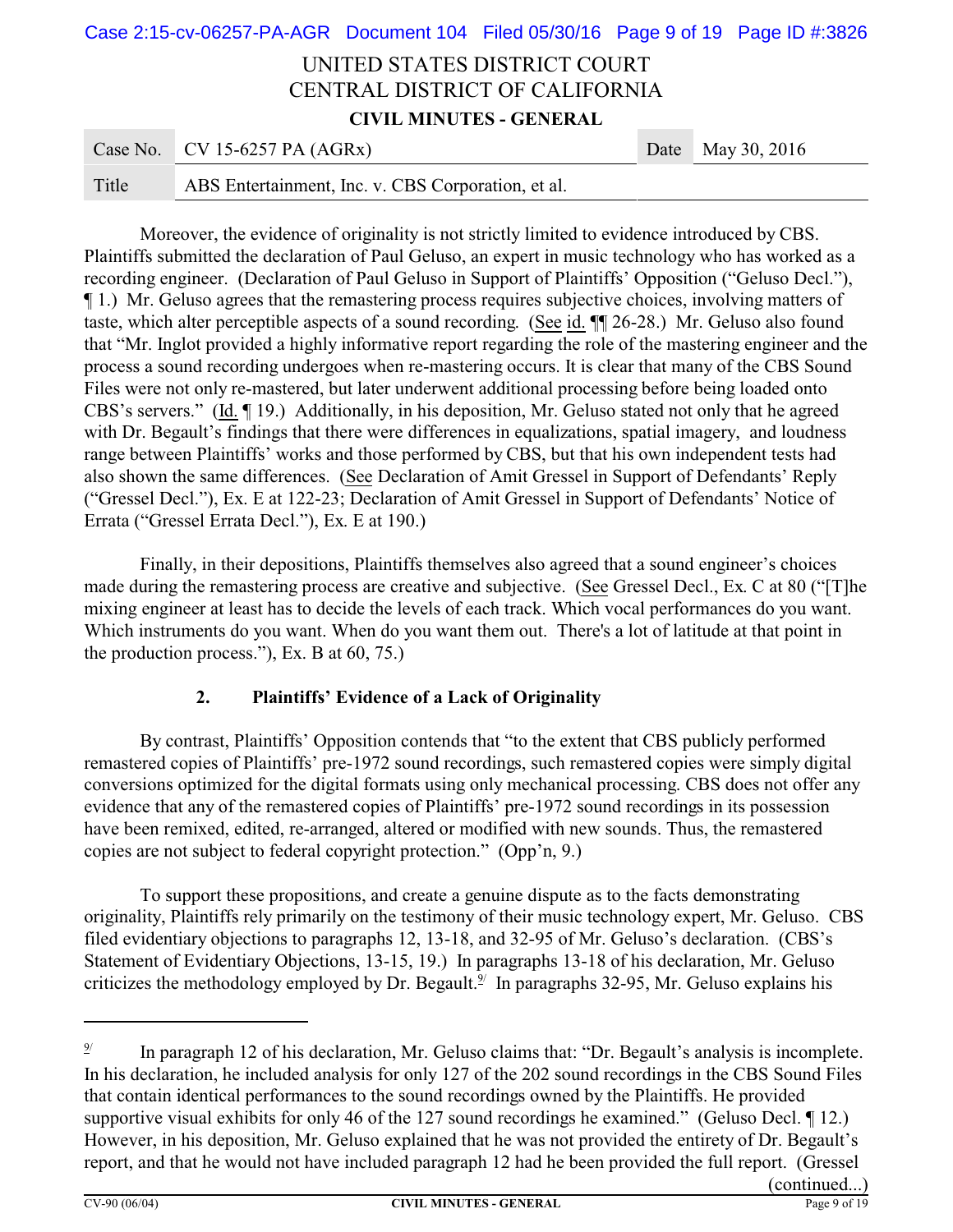# UNITED STATES DISTRICT COURT CENTRAL DISTRICT OF CALIFORNIA **CIVIL MINUTES - GENERAL** Case No. CV 15-6257 PA (AGRx) Date May 30, 2016 Case 2:15-cv-06257-PA-AGR Document 104 Filed 05/30/16 Page 10 of 19 Page ID #:3827

| Title | ABS Entertainment, Inc. v. CBS Corporation, et al. |  |
|-------|----------------------------------------------------|--|
|       |                                                    |  |

competing methodology for comparing the sound recordings at issue in this case, and provides a conclusion as to the similarity between Plaintiffs' Pre-1972 Sound Recordings and the version CBS performed. For all but nine of the works, Mr. Geluso concluded that CBS performed a version which "embodied" the same performance as Plaintiffs' Pre-1972 Sound Recordings.

CBS objects to Mr. Geluso's testimony on the grounds that it is irrelevant, unscientific, based on unreliable methodology, and lacks adequate foundation as expert testimony. As context for these objections, it is worth recounting what Mr. Geluso did during his testing: Mr. Geluso examined the sound recordings by performing waveform and spectral analysis, as well as critically listening to them – a technique which is unexplained in Mr. Geluso's declaration but appears to involve listening while also paying attention. (See Geluso Decl. ¶ 10; Gressel Decl., Ex. E at 93-94.) While Mr. Geluso would "critically listen" to all of a recording, his actual scientific testing was limited to, in most instances, the first five seconds of each recording. (Gressel Decl. Ex. E at 228.) Mr. Geluso's report also includes graphs taken from his testing software which serve as visual exhibits demonstrating his scientific testing. (Geluso Decl. ¶ 35.) However, in his deposition, Mr. Geluso could not provide an opinion as to the similarities or differences between sound recordings based only on his own graphs, protesting that he needed access to his full computer workstation. (Gressel Decl., Ex. E at 258-59, 267, 269.) Moreover, Mr. Geluso excluded from his report results from the first test he attempted – an "industry standard" known as phase inversion testing – which revealed differences in the first several works which Mr. Geluso compared. (Gressel Decl. Ex. E at 192-94, 203-206.) Mr. Geluso then abandoned this methodology and did not directly disclose the results in his report. (Id.)

Based on the foregoing, the Court concludes that CBS's evidentiary objections must be sustained. See Fed. R. Evid. 702; Daubert v. Merrill Dow Pharmaceuticals, Inc., 509 U.S. 579, 589-90 (1993). Any conclusions drawn by Mr. Geluso based on his "critical listening" are unscientific, and are unnecessary to aid a fact finder capable of listening to the sound recordings on his or her own. Moreover, forensically comparing only a five second portion of two sound recordings is clearly inadequate to rule out the possibility that non-trivial differences exist between the works. Finally, Mr. Geluso's testimony is unscientific because he failed to disclose in his report the findings from his initial phase inversion testing, which were adverse to Plaintiffs' position. See Holden Metal & Aluminum Works, Ltd. v. Wismarq Corp., 2003 WL 1797844, at \*2 (N.D. Ill. Apr. 3, 2003). Alternatively, the Court finds Mr. Geluso's testimony is irrelevant. As such, the Court will disregard the objected to portions of Mr. Geluso's declaration.

Excluding Mr. Geluso's testimony, Plaintiffs have not offered sufficient evidence to create a genuine dispute of material fact as to the amount of originality added during the remastering process. Plaintiffs have not, for instance, lodged with the Court a copy of the sound recordings which the parties' experts compared. Cf. Maljack Prods., Inc. v. UAV Corp., 964 F. Supp. 1416, 1428 (C.D. Cal. 1997), aff'd sub nom. Batjac Prods. Inc. v. GoodTimes Home Video Corp., 160 F.3d 1223 (9th Cir. 1998) ("[T]he Court listened to the soundtrack of both works. . . .").

 $\frac{9}{2}$ (...continued)

Decl., Ex. E at 154-157, 165, 169.) Accordingly, the Court will disregard the statement.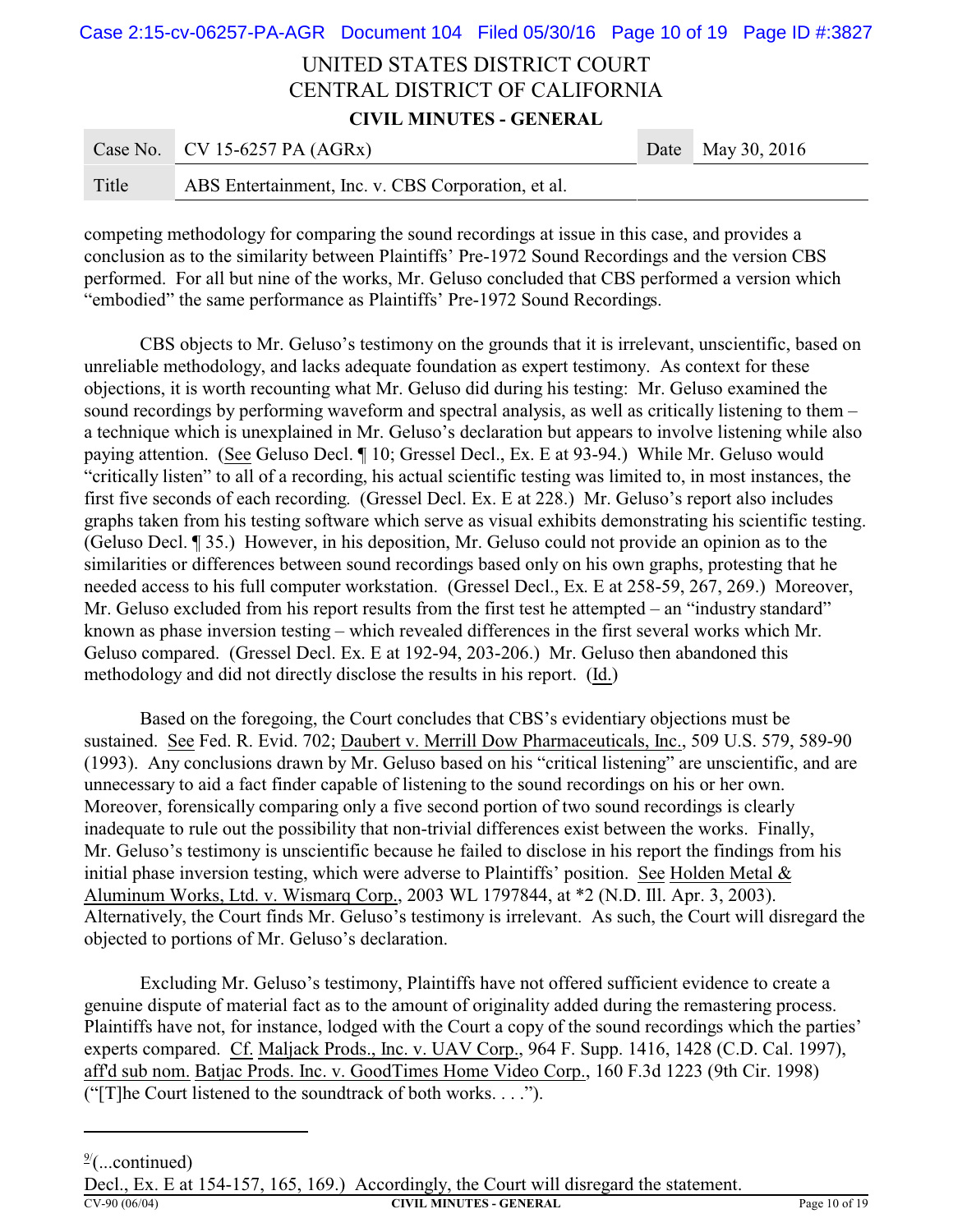# UNITED STATES DISTRICT COURT CENTRAL DISTRICT OF CALIFORNIA **CIVIL MINUTES - GENERAL** Case 2:15-cv-06257-PA-AGR Document 104 Filed 05/30/16 Page 11 of 19 Page ID #:3828

|       | Case No. CV 15-6257 PA $(AGRx)$                    | Date May 30, 2016 |
|-------|----------------------------------------------------|-------------------|
| Title | ABS Entertainment, Inc. v. CBS Corporation, et al. |                   |

#### **3. Analysis**

Plaintiffs repeatedly stress that a change in a work's medium of expression is not, by itself, sufficient to confer copyright protection. See Durham Indus., Inc. v. Tomy Corp., 630 F.2d 905, 909 (2d Cir. 1980). In accord with this principle, the Court's consideration focuses on the original expression contained in the remastered recordings, and is not based on the mere conversion of the pre-1972 Sound Recordings into a different format.

An instructive case on the requisite amount of originality is Maljack. There, the plaintiff created a "pan and scan" version of a motion picture, and edited the original work's "monaural soundtrack by remixing, resequencing, sweetening, equalizing, balancing, and stereoizing it, and also added entirely new sound material." Maljack, 964 F. Supp. at 1418. The court found that a "'derivative work in which the actual sounds fixed in the sound recording are rearranged, remixed or otherwise altered in sequence or quality' is a protectable new work." Id. at 1428 (quoting 17 U.S.C. § 114(b)). The court also found that the plaintiff's alteration to the soundtrack "required a "creative mixing and balancing of sounds." Id. The court held that these sound enhancement were original material which was protectable under federal copyright law. Id.

Here, the Court finds that there is no genuine dispute that, during the remastering process, at least some perceptible changes were made to Plaintiffs' Pre-1972 Sound Recordings. As a result, the instant case is readily distinguishable from many of the cases cited in Plaintiffs' Opposition. See Durham, 630 F.2d at 908 (finding insufficient originality in a "virtually indistinguishable" version); Entm't Research Grp., Inc. v. Genesis Creative Grp., Inc., 122 F.3d 1211, 1222 (9th Cir. 1997) (finding insufficient originality where any differences were "merely trivial"); L. Batlin & Son, Inc. v. Snyder, 536 F.2d 486, 489 (2d Cir. 1976) ("Many of these differences are not perceptible to the casual observer."); Agee v. Paramount Commc'ns., Inc., 853 F. Supp. 778, 786 (S.D.N.Y. 1994) (finding insufficient originality in a sound recording which, aside from a transfer to a new medium, was unchanged); U.S. v. Taxe, 380 F. Supp. 1010, 1013 (C.D. Cal. 1974) (finding insufficient originality where changes to the sound recording were "insubstantial to the human ear and were intended to be so").

Plaintiffs also heavily rely on Capitol Records, Inc. v. Naxos of Am., Inc., 830 N.E.2d 250 (N.Y. 2005). There, Naxos converted, without authorization, Capital Record's pre-1972 sound recordings from their original shellac record format onto compact discs. Id. at 252. Naxos then argued, as a defense to a claim of copyright infringement, that it had created a "new product." Id. at 267. The court found this argument to be analogous to a "fair use" defense, which as a general rule is unassertable when an entire copyrighted work is reproduced in the allegedly infringing work. Id. As a result, the court held that, as a matter of New York law, the new product defense failed. Id.

However, Naxos is clearly distinguishable in two important regards. First, Naxos did not address whether any original expression was added during the remastering process, and, if so, whether that original expression was sufficient to qualify for federal copyright protection. As such, Naxos does not address the issue before the Court in this motion. Second, the remastered works at issue in Naxos were created without Capital Record's authorization. Here, by contrast, it is undisputed that the remastered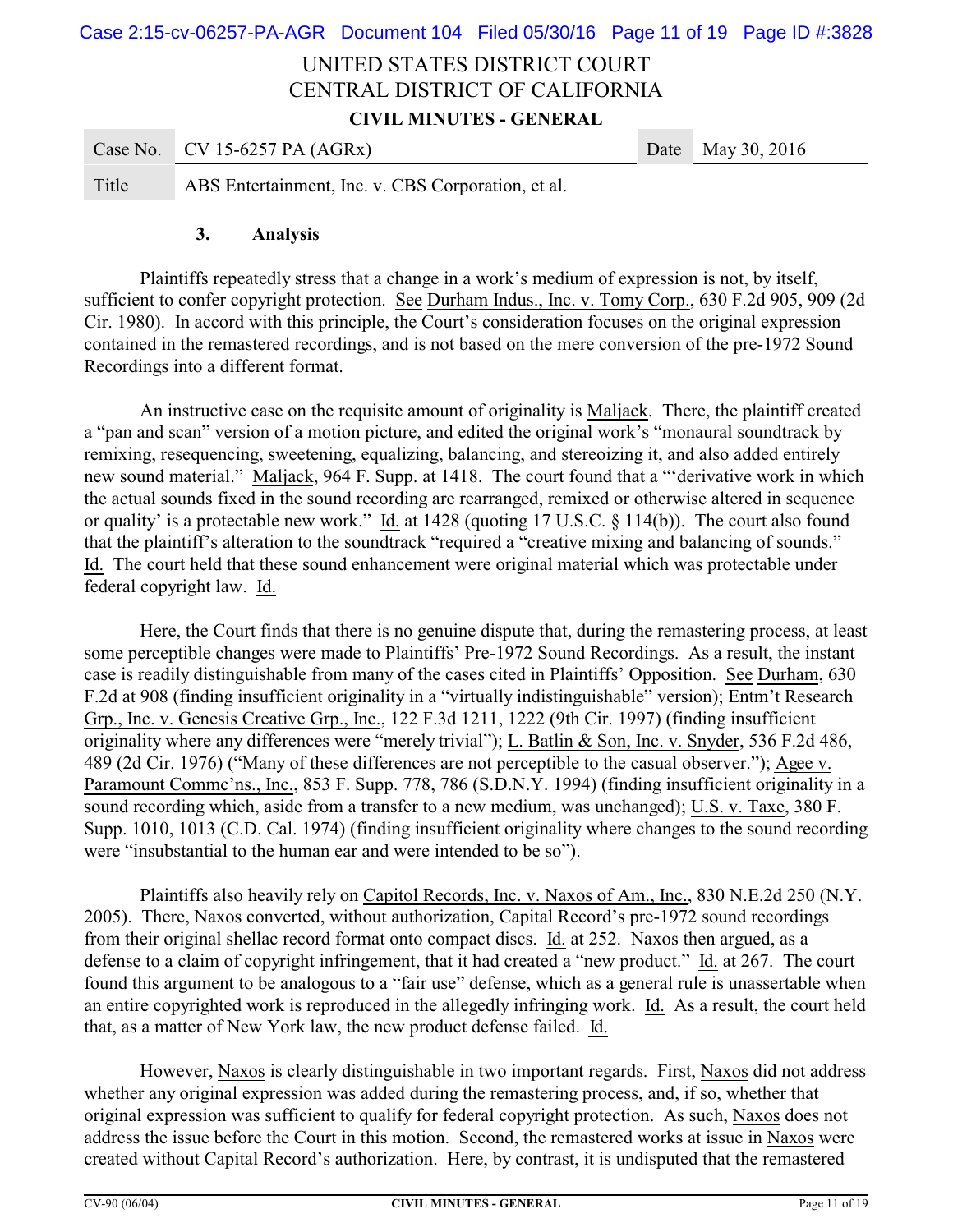# UNITED STATES DISTRICT COURT CENTRAL DISTRICT OF CALIFORNIA **CIVIL MINUTES - GENERAL** Case No. CV 15-6257 PA (AGRx) Date May 30, 2016 Case 2:15-cv-06257-PA-AGR Document 104 Filed 05/30/16 Page 12 of 19 Page ID #:3829

| Title | ABS Entertainment, Inc. v. CBS Corporation, et al. |  |  |
|-------|----------------------------------------------------|--|--|

sound recordings which CBS actually performed were created pursuant to authorization from either Plaintiffs or their predecessors in interest.

Accordingly, the Court finds that on the record before it, Plaintiffs' pre-1972 Sound Recordings have undergone sufficient changes during the remastering process to qualify for federal copyright protection. For example, for Ace Cannon's "Tuff," Dr. Begault found that the CBS version had additional reverberation, was played in a different musical key and at a faster tempo, and differed in the musical performance. (Begault Decl. ¶ 66.) Additionally, many of the remastered versions included different channel assignments and adjustments in equalization. (E.g., id.  $\P$  77, 80, 85, 91.) In the terms identified in Circular 56, these differences between the recordings – which were explained by Mr. Inglot and objectively measured by Dr. Begault – are not merely "mechanical changes or processes … such as a change in format, de-clicking, and noise reduction." (Strabone Decl. Ex. 4 at 3-4.) Nor are the changes "trivial," as evidenced by Plaintiffs' repeated decisions to have experienced sound engineers remaster their works. Instead, the changes reflect "multiple kinds of creative authorship, such as adjustments of equalization, sound editing, and channel assignment."  $(Id.)<sup>10/</sup>$ 

In sum, Plaintiffs have failed to create a genuine dispute of material fact as to whether the versions of Plaintiffs' works performed by CBS included sufficient originality to qualify for a federal copyright. For the 57 works reviewed by both parties' experts, the Court finds that the changes made during the remastering process were original within the meaning of the Copyright Act, and are thus entitled to federal copyright protection.

### **B. Plaintiffs' Additional Arguments**

At the end of Plaintiffs' Opposition, they briefly raise four additional arguments which purportedly defeat summary judgment. (Opp'n, 23-25.) However, as explained below, none have merit.

# **1. Derivative Works Based on Pre-1972 Sound Recordings 11/**

Plaintiffs first contend that a pre-1972 sound recording governed by state copyright law cannot be converted into a post-1972 derivative work governed by federal law. (Opp'n, 23.) In Plaintiffs' view, this is because their pre-1972 Sound Recordings cannot be copyrighted under the Copyright Act, and

 $\frac{10}{10}$  Plaintiffs also assert a policy based argument that an adverse ruling in this case will result in potentially endless extension of copyright protections for pre-1972 Sound Recordings as they are remastered into new formats. (Opp'n, 21.) Plaintiffs' concerns are unwarranted because the Court's finding of copyrightable originality is based not on a mere conversion between formats, but on the original expression added by a sound engineer during the remastering process. Such original expression is entitled to copyright protection, regardless of whether the underlying work was fixed before or after 1972.

 $\frac{11}{1}$  The Court received an amicus curiae brief, filed by iHeartMedia, Inc., on this point, to which Plaintiffs have filed a responsive brief. (Docket Nos. 97, 102.)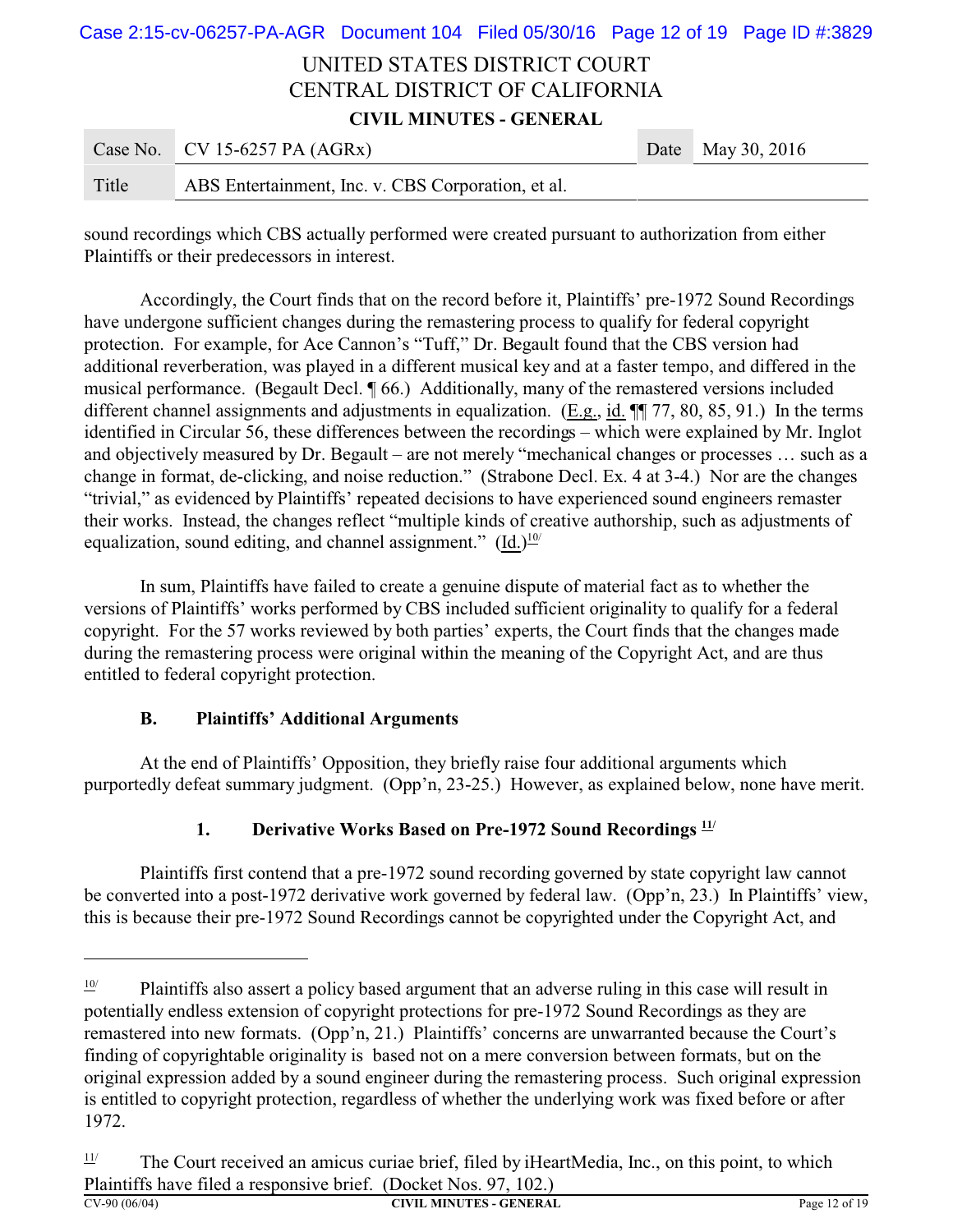# UNITED STATES DISTRICT COURT CENTRAL DISTRICT OF CALIFORNIA **CIVIL MINUTES - GENERAL** Case 2:15-cv-06257-PA-AGR Document 104 Filed 05/30/16 Page 13 of 19 Page ID #:3830

|       | Case No. CV 15-6257 PA $(AGRx)$                    | Date May 30, 2016 |
|-------|----------------------------------------------------|-------------------|
| Title | ABS Entertainment, Inc. v. CBS Corporation, et al. |                   |

therefore cannot serve as a "pre-existing work" which can be the basis for a derivative work. Plaintiffs' argument is based largely on Ets-Hokin v. Skyy Spirits, Inc., 225 F.3d 1068 (9th Cir. 2000).

In Ets-Hokin, the Ninth Circuit considered whether photographs of a vodka bottle were original works or merely derivative of the bottle itself. Ets-Hokin, 225 F.3d at 1079. The Ninth Circuit found that the photographs must be original works because the bottle shape could not be copyrighted, and thus could not serve as the preexisting work for a derivative work's copyright. Id. at 1079-81. The Court also found that a preexisting work need only come within the general subject matter of copyright, and need never have actually been copyrighted. Id. at 1079.

Here, there is no dispute that the preexisting works – Plaintiffs' pre-1972 Sound Recordings – are within the general subject matter of copyright. See 17 U.S.C. § 102. The sound recordings are thus wholly unlike the Ets-Hokin vodka bottle, which the Ninth Circuit determined was a useful article not entitled to copyright protection. Ets-Hokin, 225 F.3d at 1080. Even more fundamentally, Plaintiffs' argument is unpersuasive because "[s]ound recordings are 'derivative' works of the preexisting musical composition . . . . " TufAmerica, Inc. v. Codigo Music LLC, F. Supp. 3d , 2016 WL 626557, at \*15 (S.D.N.Y. Feb. 16, 2016). As such, the Court concludes that the exclusion of pre-1972 Sound Recordings from protection under federal law does not preclude a finding that derivative works based on pre-1972 Sound Recordings are federally copyrightable.

## **2. Independent Copyrightability**

Second, Plaintiffs assert that "any changes during the remastering process are not independent and original expression entitled to protection" because "removing Plaintiffs' original sound recording from the remastered copy would leave nothing to perceive." (Opp'n, 23-24.) However, each of the cases cited by Plaintiffs stand only for the general proposition that for a derivative work to be copyrightable, "there must be at least some substantial variation [from the underlying work], not merely a trivial variation." E.g., Woods v. Bourne Co., 60 F.3d 978, 990 (2d Cir. 1995) (brackets in original) (citing L. Batlin & Son, Inc. v. Snyder, 536 F.2d 486, 490 (2d Cir. 1976) (en banc)). Plaintiffs have not identified any cases supporting the wholly separate conclusion that a derivative work is not copyrightable if the original contributions in the derivative work are not perceptible after removing the original work. Further, Plaintiffs' position is belied by the undisputed fact that a remixed derivative sound recording is entitled to copyright protection. Were Plaintiffs' position correct, such a work would be unprotectable.

More importantly, Plaintiffs have not adduced compelling evidence from either Dr. Begault or Mr. Inglot which supports their assertion that there would be nothing perceptible after removing Plaintiffs' original work from the derivative works at issue in this case. In the relied upon portion of Dr. Begault's deposition, he answers that in a hypothetical scenario where the only change made during the remastering process was a decrease in loudness, there would be nothing left to perceive after removing the original recording's sound. (Declaration of Alan P. Block in Support of Plaintiffs' Opposition ("Block Decl."), Ex. 9 at 161-62.) It follows that in the converse scenario, where loudness was added, such changes could be perceived once the original work was removed. Thus, Plaintiffs' assertions are unsupported by the cited evidence. Even less convincing are the relied upon portions of CV-90 (06/04) **CIVIL MINUTES - GENERAL** Page 13 of 19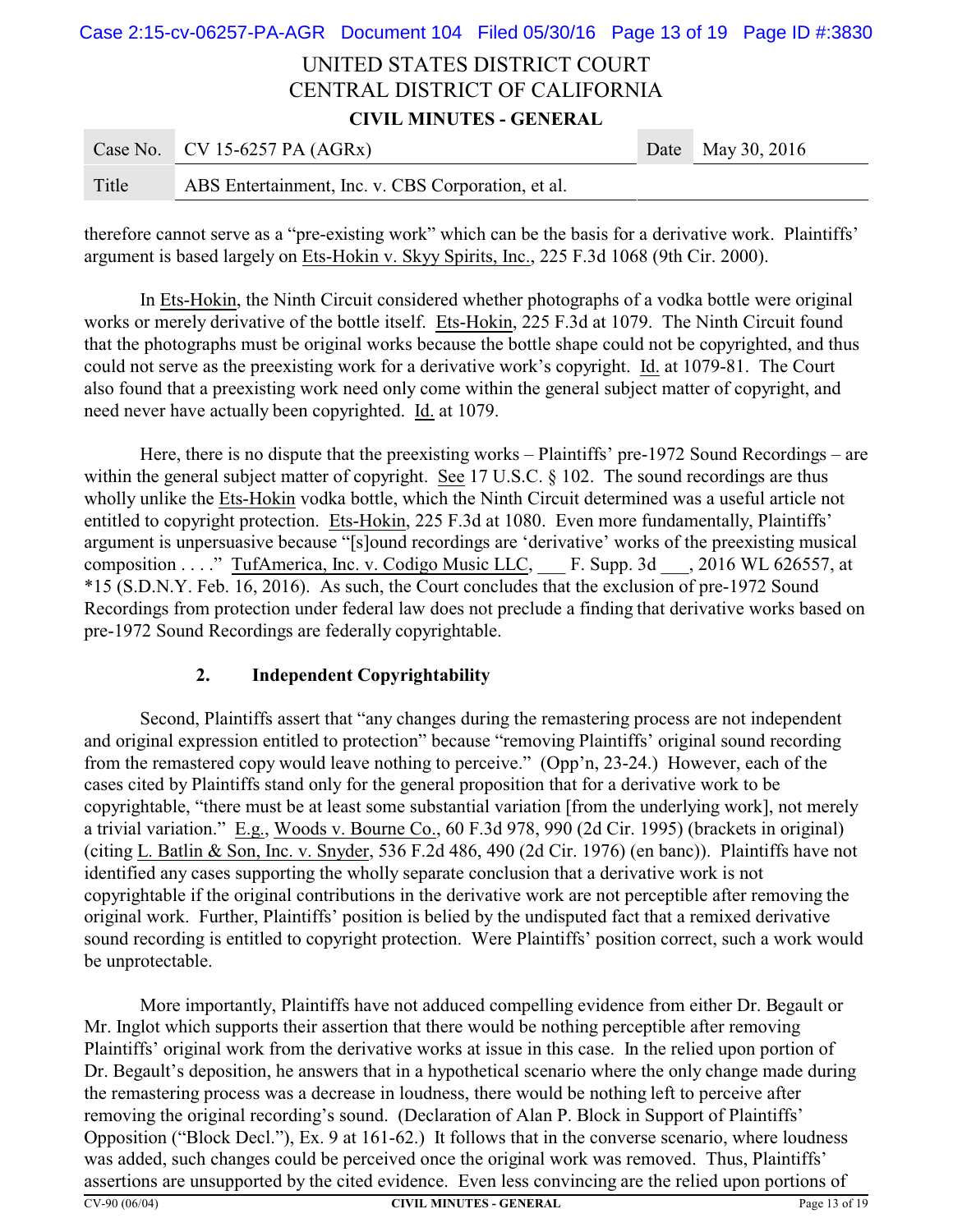# UNITED STATES DISTRICT COURT CENTRAL DISTRICT OF CALIFORNIA **CIVIL MINUTES - GENERAL** Case No. CV 15-6257 PA (AGRx) Date May 30, 2016 Case 2:15-cv-06257-PA-AGR Document 104 Filed 05/30/16 Page 14 of 19 Page ID #:3831

| Title | ABS Entertainment, Inc. v. CBS Corporation, et al. |  |
|-------|----------------------------------------------------|--|
|       |                                                    |  |

Mr. Inglot's deposition, where the Court has only been provided with a vague and context-less discussion about a car's polishing silver and salt in a soup. (Id., Ex. 8 at 67-68.) Assuming that the car and the soup represent the original work, it seems that Mr. Inglot's deposition testimony also contradicts Plaintiffs' contention because "removing" the car and soup would leave behind the polishing silver and salt – presumably the equivalent of the original expression added during the remastering process.

As such, Plaintiffs' argument is unavailing because it is supported by neither case law nor the record in this matter.

### **3. Scope of the License**

Third, Plaintiffs contend that although they, or their predecessors in interest, authorized sound engineers to create remastered versions of their pre-1972 Sound Recordings, Plaintiffs did not authorize the sound engineers to alter the recordings sufficiently to constitute original and independent expressions. (Opp'n, 24.) "A copyright owner has the exclusive right to 'prepare' and authorize the preparation of 'derivative works based upon the copyrighted work.'" U.S. Auto Parts Network, Inc. v. Parts Geek, LLC, 692 F.3d 1009, 1016 (9th Cir. 2012) (quoting 17 U.S.C. § 106(2)); see also 17 U.S.C. § 103(a) ("[P]rotection for a work employing preexisting material in which copyright subsists does not extend to any part of the work in which such material has been used unlawfully.").

Plaintiffs' evidence that they never granted a license to create derivative works while authorizing the remastering of their sound recordings relies largely on nearly identical statements made in the declarations of Wilson, Kariganer, Tarnopol, and Couch. (Wilson Decl. ¶¶ 6, 9-12; Kartiganer Decl. ¶¶ 6, 9-12; Tarnopol Decl. ¶¶ 6, 9-12; Couch Decl. ¶¶ 6, 9-12.) Each declaration claims that Plaintiffs "never would have permitted a distributor to make any substantial or non-trivial changes to the sound of a Recording" and, "to the best of [the declarant's] knowledge none of the Licenses authorized any of the Distributors to prepare a derivative work." (Id.)

CBS filed evidentiary objections to these portions of the declarations because the testimony is vague, lacks foundation, constitutes an improper legal conclusion, and lacks probative value. (CBS's Statement of Evidentiary Objections, 4-8.) Having reviewed the depositions of Wilson, Kartiganer, Tarnopol, and Couch (Gressel Decl., Exs. A-D), wherein each admits a lack of personal knowledge as to these statements, the Court sustains CBS's evidentiary objections. Additionally, the best evidence of the terms of any of these licenses is the license itself, which Plaintiffs have not offered into evidence. See Schrock v. Learning Curve Int'l, Inc., 586 F.3d 513, 525 (7th Cir. 2009). Plaintiffs' further reliance on declarations from Matthew Johnson and Robert Emmer, two of Plaintiffs' licensees, is unavailing for similar reasons.

Plaintiffs' contractual argument is also fatally defective because it misconstrues the interaction between copyright and contract law in this area. "[T]he right to claim copyright in a noninfringing derivative work arises by operation of law, not through authority from the copyright owner of the underlying work." Id. at 523 (citing 1 Melville B. Miller and David Nimmer, Nimmer on Copyright § 3.06, at 3-34.34). However, "the parties may alter this general rule by agreement." Id. at 524. "'[I]f the pertinent agreement between the parties affirmatively bars the licensee from obtaining copyright CV-90 (06/04) **CIVIL MINUTES - GENERAL** Page 14 of 19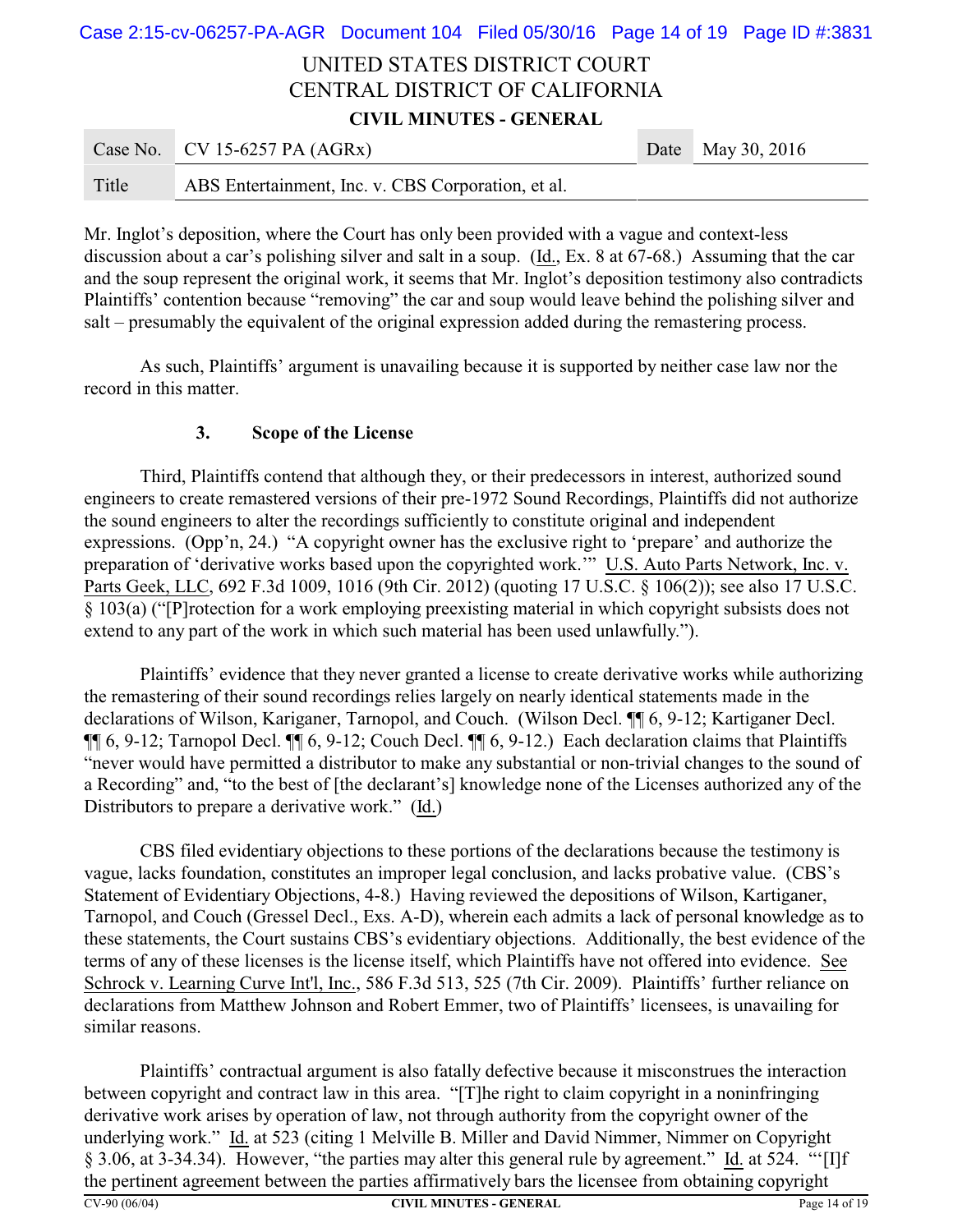|                                |                                 |  |  |      | Case 2:15-cv-06257-PA-AGR Document 104 Filed 05/30/16 Page 15 of 19 Page ID #:3832 |
|--------------------------------|---------------------------------|--|--|------|------------------------------------------------------------------------------------|
| UNITED STATES DISTRICT COURT   |                                 |  |  |      |                                                                                    |
| CENTRAL DISTRICT OF CALIFORNIA |                                 |  |  |      |                                                                                    |
| <b>CIVIL MINUTES - GENERAL</b> |                                 |  |  |      |                                                                                    |
|                                | Case No. CV 15-6257 PA $(AGRx)$ |  |  | Date | May 30, 2016                                                                       |
|                                |                                 |  |  |      |                                                                                    |

protection even in a licensed derivative work, that contractual provision would appear to govern.'" Id. Accordingly, it was Plaintiffs' burden to produce the licenses under which the derivative works were created, and demonstrate that they affirmatively barred the creation of a copyrightable work. See L.A. Printex Indus., Inc. v. Aeropostale, No. CV 08-07085 DDP (Ex), 2010 WL 2813800, at \*3 (C.D. Cal. May 5, 2010), rev'd on other grounds sub nom. L.A. Printex Indus., Inc. v. Aeropostale, Inc., 466 F. App'x 590 (9th Cir. 2012). Had Plaintiffs shown that the works which CBS performed were created either without authorization, or pursuant to a license which affirmatively barred the creation of a copyrightable derivative work, Plaintiffs would have defeated CBS's summary judgment motion. However, Plaintiffs have failed to do so.

#### **4. Infringement**

Title ABS Entertainment, Inc. v. CBS Corporation, et al.

Fourth, Plaintiffs claim that they retain their common law rights in their pre-1972 Sound Recordings embedded in the derivative works performed by CBS because, under 17 U.S.C. § 103(b), the copyright in the derivative works extends only to the original and independent expression contained therein. (Opp'n, 25.) The Court agrees with this assertion. However, the Court disagrees with Plaintiffs' further conclusion that this results in CBS having infringed Plaintiffs' copyrights. The relevant question is whether CBS had the right to perform the remastered, post-1972 sound recordings.<sup>12/</sup> Under federal law, CBS has the right to perform post-1972 sound recordings on terrestrial radio without payment, and to perform them through digital platforms under a statutory compulsory license. 17 U.S.C. § 114. There is no allegation that CBS has failed to comply with any of its royalty payment obligations under federal law. As a result, CBS has only played sound recordings which it had the right to use. See id.; see also Pryor, 2014 WL 5023088 at \*4 (holding that a licensee's use of a remastered sound recording did not infringe the original sound recording).

 $\frac{12}{7}$  This question is obscured by the parties' dispute as to whether any entity has sought federal copyright protection for any of the remastered works which CBS performed. Plaintiffs contend that CBS has no admissible evidence as to the issue, and have thus filed evidentiary objections to paragraphs 13, 14-38, 40-47, 50-69 and 71-72 of the Neiman Declaration, as well as paragraphs 10, 11-24, and 26-32 of the Sottolano Declaration. In the objected to paragraphs, Neiman and Sottolano testified that, based on information contained in the liner notes of the compact discs on which the remastered recordings had been released, various entities had claimed a federal copyright in the remastered versions of Plaintiffs' pre-1972 Sound Recordings. At their depositions, however, both Neiman and Sottolano admitted that they were generally unfamiliar with copyright notices, never reviewed the copyright notices for the works at issue in this case, and lacked personal knowledge to make the statements in their declarations. (See Block Decl., Ex. 4 at 144-146, 153-160; Ex. 5 at 99-110.) Accordingly, the Court concludes that Plaintiffs' Evidentiary Objections to this evidence must be sustained. However, whether or not copyright registration was actually sought is irrelevant to the inquiry before the Court. Cipes v. Mikasa, Inc., 346 F. Supp. 2d 371, 373 n. 1 (D. Mass. 2004) ("[C]opyright registration is irrelevant to the question of whether a valid copyright exists . . . .").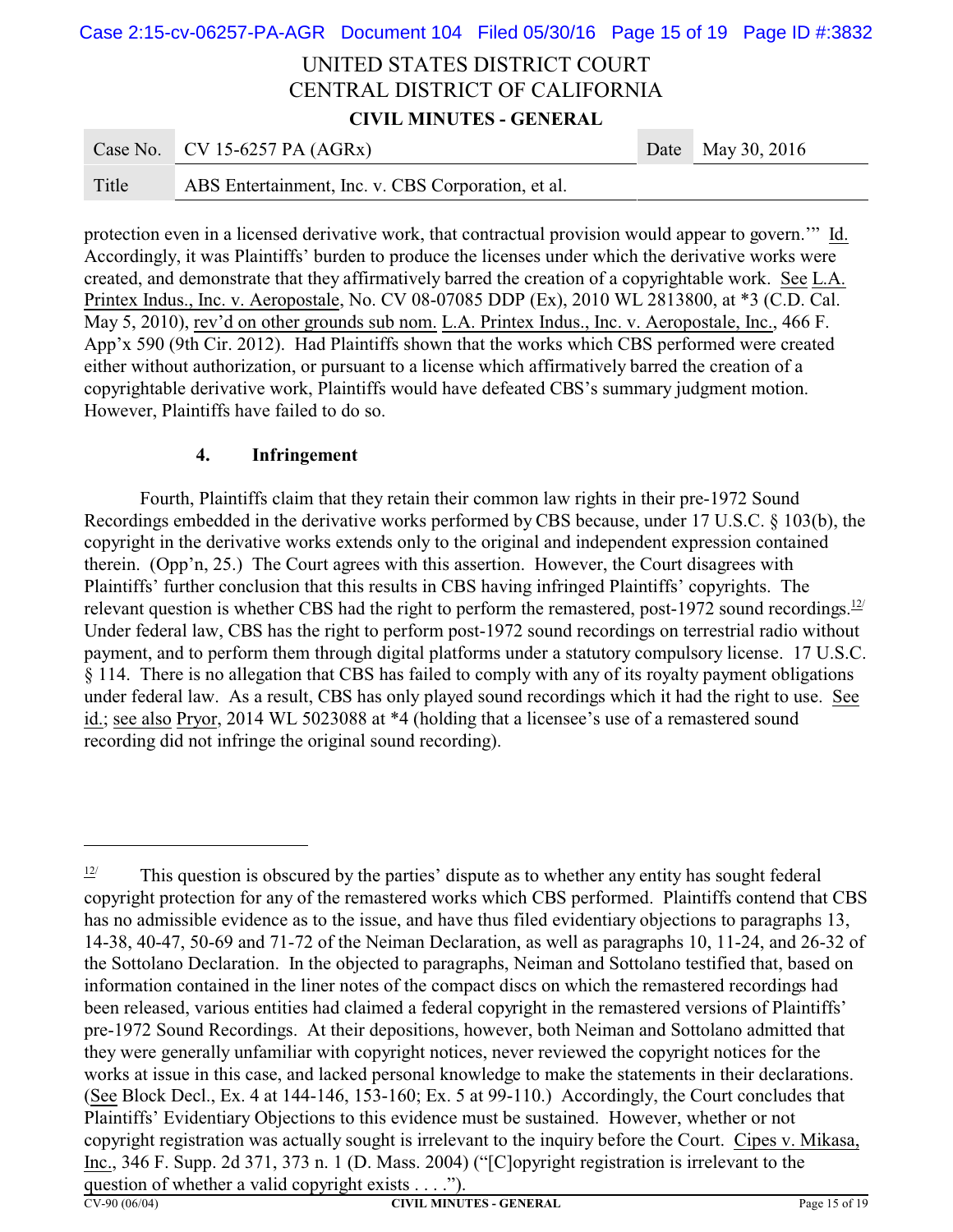# UNITED STATES DISTRICT COURT CENTRAL DISTRICT OF CALIFORNIA **CIVIL MINUTES - GENERAL** Case 2:15-cv-06257-PA-AGR Document 104 Filed 05/30/16 Page 16 of 19 Page ID #:3833

|       | Case No. CV 15-6257 PA $(AGRx)$                    | Date May 30, 2016 |
|-------|----------------------------------------------------|-------------------|
| Title | ABS Entertainment, Inc. v. CBS Corporation, et al. |                   |

## **C. Plaintiffs Have Failed to Provide Evidence that CBS Performed 126 of Plaintiffs' Sound Recordings**

Even if the Court had reached the opposite conclusion in Section III.A-B, supra, CBS would still be entitled to partial summary judgment as to 126 of Plaintiffs' pre-1972 Sound Recordings. Plaintiffs' FAC included Schedules A1-A4, which identified 174 "representative samples" of Plaintiffs' pre-1972 Sound Recordings which had allegedly been infringed. (Block Decl. ¶ 3, Ex. 1.) Plaintiffs each admitted, through interrogatory responses, that they possess "no actual, first-hand knowledge of which of the pre-1972 sound recordings listed on [Schedules A1-A4] CBS publicly performed in California after August 17, 2011." (Strabone Decl. Ex. 9 at 4-5, Ex. 10 at 4-5, Ex. 11 at 4-5, Ex. 12 at 5.) As such, Plaintiffs have relied on CBS's own records and third party reports to show that CBS has publically performed the Pre-1972 Sound Recordings. (See Block Decl. ¶¶ 4-21.)

### **1. CBS's Records**

CBS maintains a Digital Audio Library, which CBS internally refers to as Radio 2.0. (Declaration of Seth Neiman in Support of Defendants' Motion ("Neiman Decl."), ¶ 2.) After reviewing the Radio 2.0 records for the four years prior to the filing of the Complaint, Seth Neiman determined that CBS had played 60 songs with a title and artist matching an entry identified in Plaintiffs' Schedules. (See id. ¶¶ 8-11; Block Decl. ¶¶ 7-11.) As previously discussed, CBS also identified 57 recordings which it may have played, and for which it had a copy of the sound recording actually broadcasted or transmitted by CBS. (Id.  $\P$ 4.)

The parties' experts reviewed these 57 sound recordings when compiling their reports. For nine works – Al Green's "Lets Stay Together"; Jackie Wilson's "I'm Comin On Back To You"; Mahalia Jackson's "His Eye Is On The Sparrow," "In The Upper Room," and "Silent Night"; Otis Clay's "That's How It Is"; The Chordettes' "Born To Be With You"; The Crickets' "Oh Boy"; and The Everly Brothers' "Like Strangers" – there is no disagreement among the parties that the version publicly performed by CBS is an entirely different performance from Plaintiffs' pre-1972 Sound Recording. (See Geluso Decl. ¶ 41, 50, 63-66, 78, 80, 85; Begault Decl. ¶ 70, 71, 75, 81, 90, 99, 119-21.) Accordingly, partial summary judgment is appropriate as to these nine works. As for the three works identified in the Radio 2.0 records but not examined by the parties' experts, the Court concludes that they must be analyzed in the same manner as the works identified in the third party reports.

### **2. Third Party Reports**

During discovery, CBS also produced records for the time period between October 2011 to August 2015 referred to as the "Triton Reports" (Block Decl. ¶ 20.) Plaintiffs contend that the Triton Reports provide evidence that 90 of Plaintiffs' pre-1972 Sound Recordings, some of which were not identified in Schedules A1-A4, were publicly performed by CBS. (Id. ¶ 21.) CBS informed Plaintiffs that the Triton Reports are not generated by CBS, CBS does not know how or with which programs the Triton Reports are compiled, and CBS has insufficient knowledge to explain the meaning of the information contained in two of the Triton Reports' columns. (Block Decl. Exs. 6, 7.)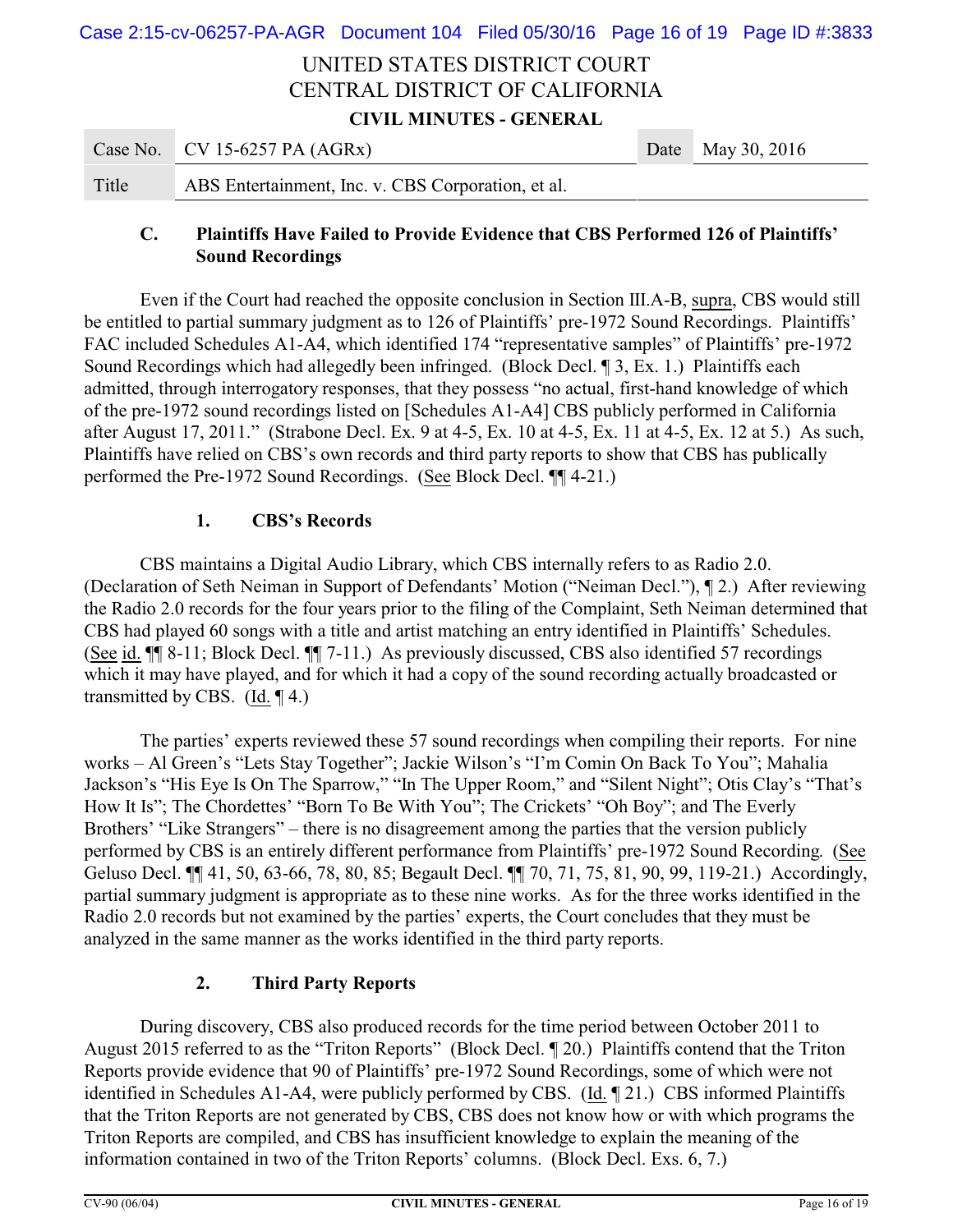# UNITED STATES DISTRICT COURT CENTRAL DISTRICT OF CALIFORNIA **CIVIL MINUTES - GENERAL** Case No. CV 15-6257 PA (AGRx) Date May 30, 2016 Case 2:15-cv-06257-PA-AGR Document 104 Filed 05/30/16 Page 17 of 19 Page ID #:3834

|       | $C_{\text{u}0}$ , $C_{\text{v}}$ , $C_{\text{v}}$ , $C_{\text{u}0}$ , $C_{\text{u}0}$ , $C_{\text{u}0}$ | $P^{\mu\nu}$ $P^{\mu\nu}$ $Q^{\nu}$ |
|-------|---------------------------------------------------------------------------------------------------------|-------------------------------------|
| Title | ABS Entertainment, Inc. v. CBS Corporation, et al.                                                      |                                     |

As a result, CBS has filed evidentiary objections to Plaintiffs' reliance on information contained in the Triton Reports, on the grounds that the Triton Reports contain inadmissible hearsay not subject to any exception and lack foundation. (CBS's Statement of Evidentiary Objections, 2.) Under the Federal Rules of Evidence, business records are admissible when a custodian of records or other qualified witness can show that the records are: "(1) made or based on information transmitted by a person with knowledge at or near the time of the transaction; (2) made in the ordinary course of business; and (3) trustworthy, with neither the source of information nor method or circumstances of preparation indicating a lack of trustworthiness." United States v. Catabran, 836 F.2d 453, 457 (9th Cir. 1988); Fed R. Evid. 803(6). The Court finds that the Triton Reports constitute inadmissible hearsay because Plaintiffs have failed to establish any of the requirements necessary for them to be admitted under the business records exception. Plaintiffs have also failed to provide adequate foundation for the introduction of the Triton Reports. Accordingly, CBS's evidentiary objections are sustained, and the Court will not consider the Triton Reports, or the portions of Plaintiffs' counsel's declaration relying on the Triton Reports.

However, even if the Court were to consider the Triton Reports, partial summary judgment as to the works exclusively listed in the reports would still be appropriate. The Triton Reports provide some evidence that CBS performed 90 of Plaintiffs' pre-1972 Sound Recordings. (Block Decl. ¶ 21.) Of these 90 sound recordings, 50 were previously disclosed in CBS's records. (Compare id., with id. at ¶¶ 7-11.) As a result, the Triton Reports provide some evidence that CBS performed an additional 40 works belonging to Plaintiffs.

However, Plaintiffs cannot create a genuine dispute of material fact that CBS performed Plaintiffs' pre-1972 Sound Recordings by only demonstrating that CBS publicly performed a sound recording which has the same title and artist as one of the works owned by Plaintiffs. Music labels occasionally require artists to create multiple sound recordings based on the same musical composition. (See Gressel Decl. Ex. D at 100.) Without affirmative knowledge that no additional sound recordings were created after 1972, it is impossible to conclude from nothing more than an artist and a song title whether the work is in fact a pre-1972 Sound Recording. (See Gressel Errata Decl. Ex. B at 77-79; see also Geluso Decl. ¶ 10.) This conclusion is supported by the nine previously identified works for which the parties agreed that the version publicly performed by CBS was a different performance from Plaintiffs' pre-1972 Sound Recording. Absent the comparative analysis conducted by the parties' experts which confirms that CBS performed a pre-1972 Sound Recording, the Court cannot conclude that CBS performed a sound recording owned by Plaintiffs from nothing more than a song title and artist listed in a report. Accordingly, even if the Triton Reports were admissible, the information contained in them would be insufficient to carry Plaintiffs' burden of demonstrating that CBS performed their pre-1972 Sound Recordings. Therefore partial summary judgment is also appropriate as to the 40 works identified only in the Triton Reports and not in CBS's other records.<sup>13/</sup>

 $\frac{13}{4}$  Plaintiffs also rely on a report from a third-party entity known as MediaBase, which Plaintiffs allege provides evidence that CBS performed 13 of Plaintiffs' pre-1972 Sound Recordings. (See Block Decl.  $\P$  12-15, 17.) CBS has objected to Plaintiffs' reliance on the MediaBase report on the same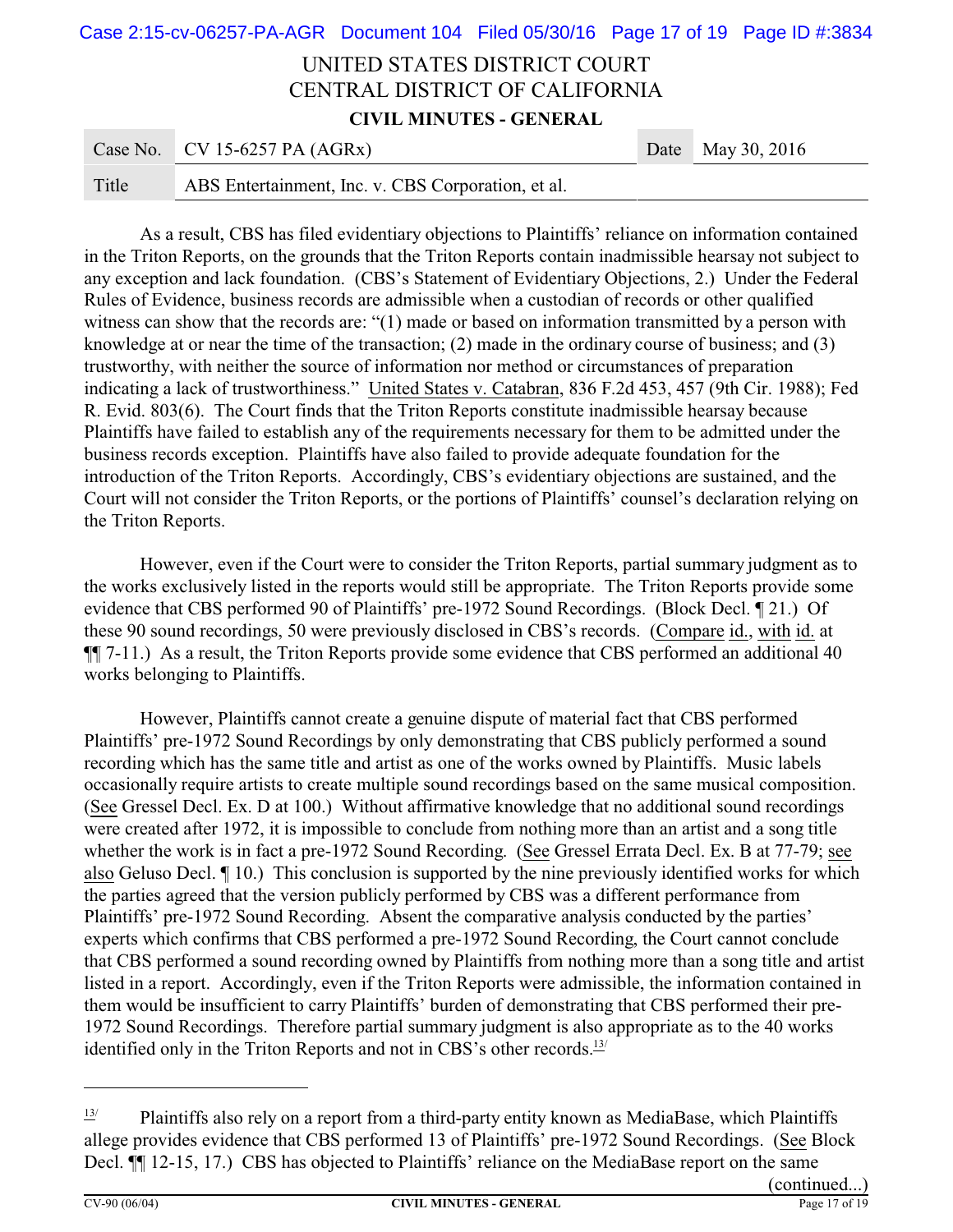# UNITED STATES DISTRICT COURT CENTRAL DISTRICT OF CALIFORNIA **CIVIL MINUTES - GENERAL** Case No. CV 15-6257 PA (AGRx) Date May 30, 2016 Case 2:15-cv-06257-PA-AGR Document 104 Filed 05/30/16 Page 18 of 19 Page ID #:3835

| Title<br>ABS Entertainment, Inc. v. CBS Corporation, et al. |  |
|-------------------------------------------------------------|--|
|                                                             |  |

In an attempt to avoid this conclusion, Plaintiffs rely on a line of cases holding that merely making copyrighted works available violates the copyright owner's distribution rights. E.g., Hotaling v. Church of Jesus Christ of Latter- Day Saints, 118 F.3d 199 (4th Cir. 1997). However, this line of cases has largely been criticized as inconsistent with the text of 17 U.S.C. § 106(3). See Atl. Recording Corp. v. Howell, 554 F. Supp. 2d 976, 982-83 (D. Ariz. 2008) (collecting cases); see also Fox Broad. Co. v. Dish Network LLC, No. CV-12-4529 DMG (SHx), 2015 WL 1137593, at \*21 (C.D. Cal. Jan. 20, 2015) (holding that "merely 'making available' copyrighted programming . . . does not amount to distribution without actual dissemination."). Accordingly, the Court finds Plaintiffs' "making available" argument to be unpersuasive because it relies on a dubious interpretation of federal copyright law, under which Plaintiffs clearly lack any protection in the first place.

### **3. The Remaining Sound Recordings**

Finally, CBS is clearly entitled to summary judgment for any works identified in Plaintiffs' Schedules, but for which Plaintiffs have not introduced any evidence whatsoever. Plaintiffs have put forth deficient evidence as to 100 of their 174 pre-1972 Sound Recordings. (see Block Decl. ¶ 23.) Accordingly, summary judgment is appropriate as to the remaining 74 sound recordings.

#### **Conclusion**

For the foregoing reasons, the Court grants CBS's Motion for Summary Judgment. Specifically, the Court finds that:

- For 48 of the 57 works examined by the parties' experts, there is no genuine dispute of material fact that CBS performed a post-1972 version of Plaintiffs' pre-1972 Sound Recordings which contained federally-copyrightable original expression added during the remastering process.
- For the remaining 9 works examined by the parties' experts, there is no genuine dispute of material fact that the sound recording performed by CBS contained an entirely different performance of the underlying musical composition than Plaintiffs' pre-1972 version.
- For the 117 works identified in Schedules A1-A4 which were not examined by the parties' experts, CBS is entitled to summary judgment because the only evidence which Plaintiffs have put forth demonstrating that CBS performed these works is inadmissible and, even if it were admissible, is insufficient to create a genuine dispute of material fact

 $\frac{13}{2}$ (...continued)

grounds as the Triton Reports. The Court sustains CBS's objection on hearsay and foundation grounds. The Court also concludes, just as with the Triton Reports, that the information contained in the MediaBase report is insufficient evidence to demonstrate that CBS performed one of Plaintiffs' pre-1972 Sound Recordings.